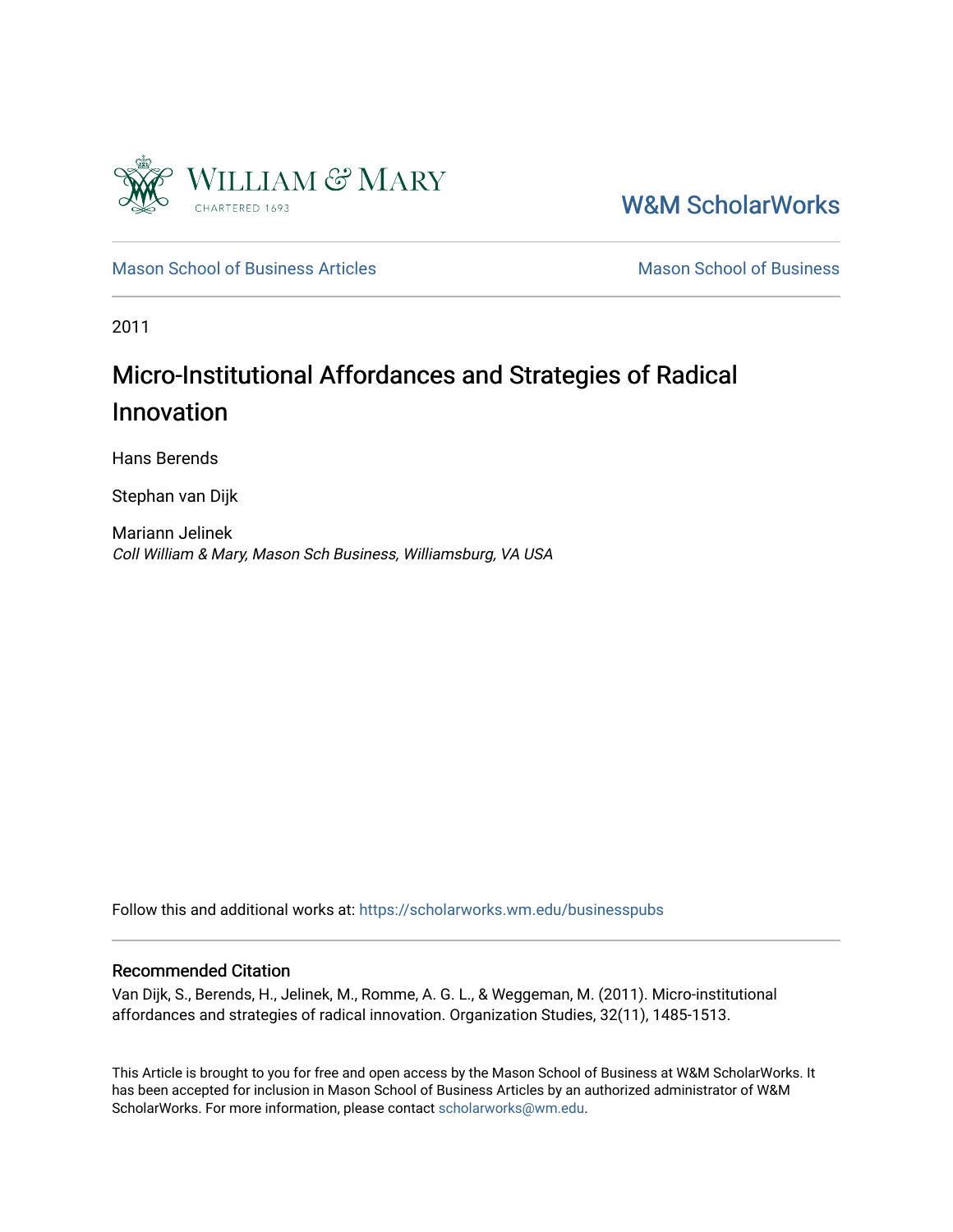

# **Micro-Institutional Affordances and Strategies of Radical Innovation**

Organization Studies 32(11) 1485–1513 © The Author(s) 2011 Reprints and permission: sagepub.co.uk/journalsPermissions.nav DOI: 10.1177/0170840611421253 www.egosnet.org/os



# **Stephan van Dijk**

Delft University of Technology, the Netherlands

# **Hans Berends**

Eindhoven University of Technology, the Netherlands

## **Mariann Jelinek**

College of William & Mary, Williamsburg, US

# **A. Georges L. Romme**

Eindhoven University of Technology, the Netherlands

## **Mathieu Weggeman**

Eindhoven University of Technology, the Netherlands

#### **Abstract**

Institutional theory emphasizes the institutional constraints that render radical innovations illegitimate, but fails to explain how such innovations might succeed. Adopting a micro-institutional perspective, this paper addresses why and how embedded agency may overcome legitimacy crises within established systems. Drawing on a sample of 20 legitimacy problems identified in five radical innovation trajectories at two mature companies, we develop an empirically grounded theory of the institutional work through which proponents legitimize radical innovations within established firms. This theory describes a variety of micro-institutional affordances that enable different strategic responses to legitimacy crises. We thus extend institutional theory by explaining embedded agents' use of a range of options to pursue radical innovation, providing a robust explanation of both institutional stability and radical change.

### **Keywords**

embedded agency, institutional entrepreneurship, institutional work, legitimacy, radical innovation, strategic responses

#### **Corresponding author:**

Hans Berends, Eindhoven University of Technology, School of Industrial Engineering, P.O. Box 513 – 5600 MB – Eindhoven, the Netherlands. Email: j.j.berends@tue.nl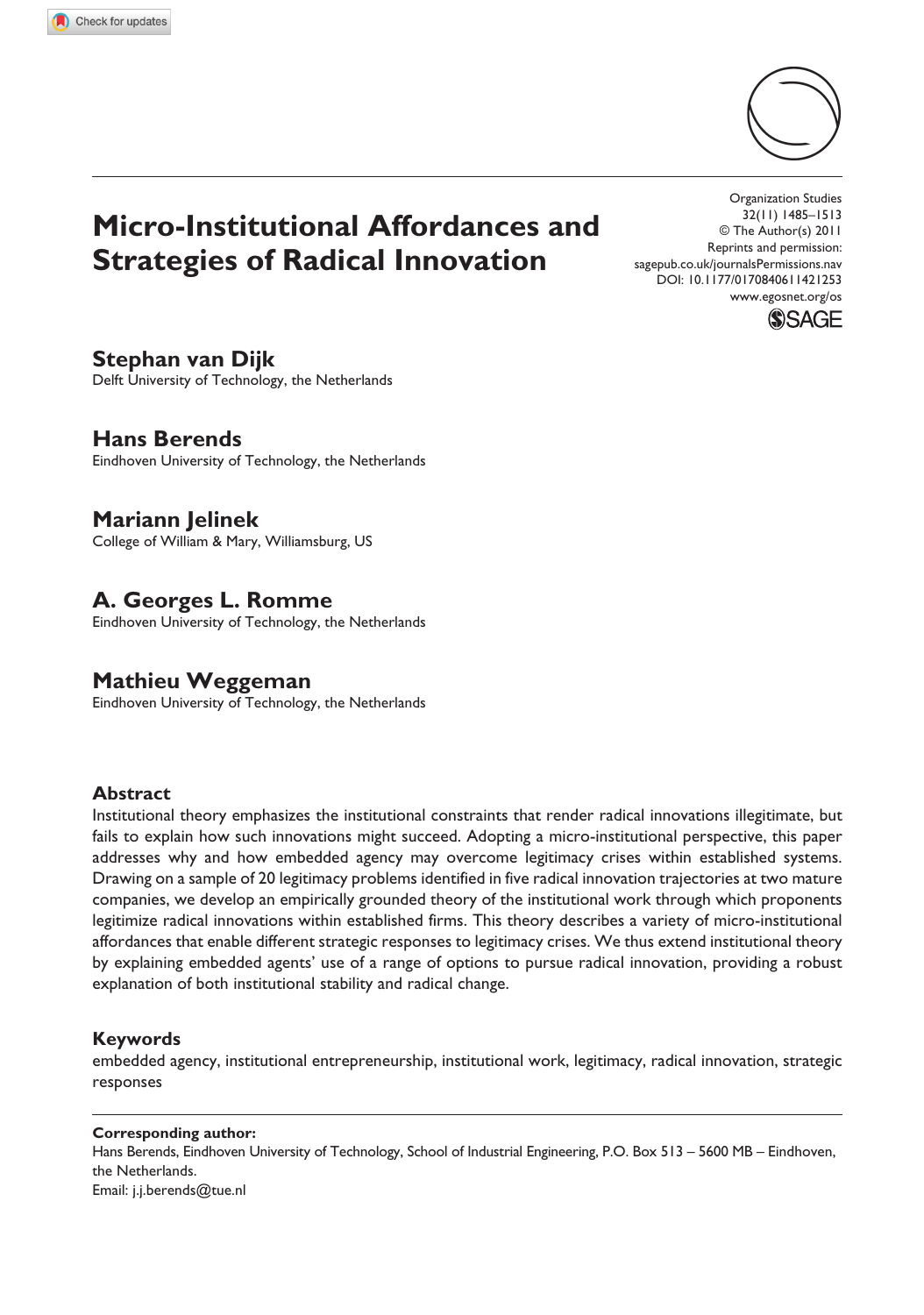## **Introduction**

Institutional theory argues that social and economic action is governed, enabled and constrained by widely shared regulative, normative and cultural-cognitive conventions, creating stability and similarity (Scott, 2001). Over the years, research has shifted attention from the stabilizing effects of institutions to agency and institutional change, by investigating strategic responses to institutional pressures (Oliver, 1991), institutional entrepreneurship (DiMaggio, 1988) and institutional work (Lawrence, Suddaby, & Leca, 2009). This work raises the issue of embedded agency (Seo & Creed, 2002): How is novel strategic action within institutions possible when actors are constrained by those institutions? Some institutional conditions, such as institutional contradictions, afford critical resources for strategic action (e.g. Hargrave & Van de Ven, 2009; Seo & Creed, 2002). But such institutional conditions have not yet been systematically related to repertoires of strategic action; furthermore, this prior work on such conditions is largely limited to the macro-level of institutional fields (Jarzabkowski, Matthiesen, & Van de Ven, 2009, p. 285). In this paper we instead explore embedded agency within the micro-institutional context of established firms, thereby building upon the growing number of micro-level studies of institutional work (e.g., Jarzabkowski et al., 2009; Zietsma & Lawrence, 2010).

Radical innovation provides an exemplary setting to investigate embedded agency, because it is incommensurate with existing institutional logics. Radical technological innovation involves new products, novel technologies and novel application areas or market segments (Gatignon, Tushman, Smith, & Anderson, 2002; Leifer et al., 2000), thus violating prevailing practices and contradicting institutionalized expectations about what is real, appropriate and beneficial to the organization (e.g., Aldrich & Fiol, 1994; Dougherty & Heller, 1994; Garud & Rappa, 1994). Institutional forces constrain innovators in established companies to what is legitimate within existing institutional logics and structures, thereby inhibiting radical innovation (see Christensen, 1993; Dougherty, 1992; Tripsas & Gavetti, 2000). Yet successful radical innovations do occur within established firms (Leifer et al., 2000). Dougherty and Heller (1994) observed that strategic actions may overcome problems of illegitimacy, but they did not explain how strategic responses emerge within restrictive institutional structures. Hence we investigate *how actors exploit micro-institutional conditions within firms in their strategic responses to legitimacy crises*.

We approach this question through qualitative studies of radical technological innovation trajectories in two established high-tech companies, in which we identified 20 legitimacy crises. Our research approach is oriented at theory elaboration (Locke, 2001; Vaughan, 1992), as we use and extend institutional theory perspectives (Battilana, Leca, & Boxenbaum, 2009; Scott, 2001), including concepts of legitimacy and legitimation strategies (Suchman, 1995) and a structurationist perspective on embedded agency (Giddens, 1984). We translate and extend this prior work to the organization level, viewing the established company as a micro-institution that both enables and constrains its members' behavior.

Our study contributes to the emerging literature on embedded agency, showing how actors may overcome illegitimacy within a micro-institutional context by exploiting affordances of that context. First, we differentiate between three types of micro-institutional affordances: heterogeneity, multiplicity and ambiguity, whereas existing literature typically focused on one such condition without clearly distinguishing them. Second, we show how radical innovators deployed four distinct strategic responses to legitimacy crises within established companies, including the strategy to seek tolerance, which Suchman (1995) did not identify. Our findings show how these strategic responses exploit different micro-institutional affordances, while also being constrained by regulative, normative and cognitive elements of the micro-institutional context. Third, we find that affordances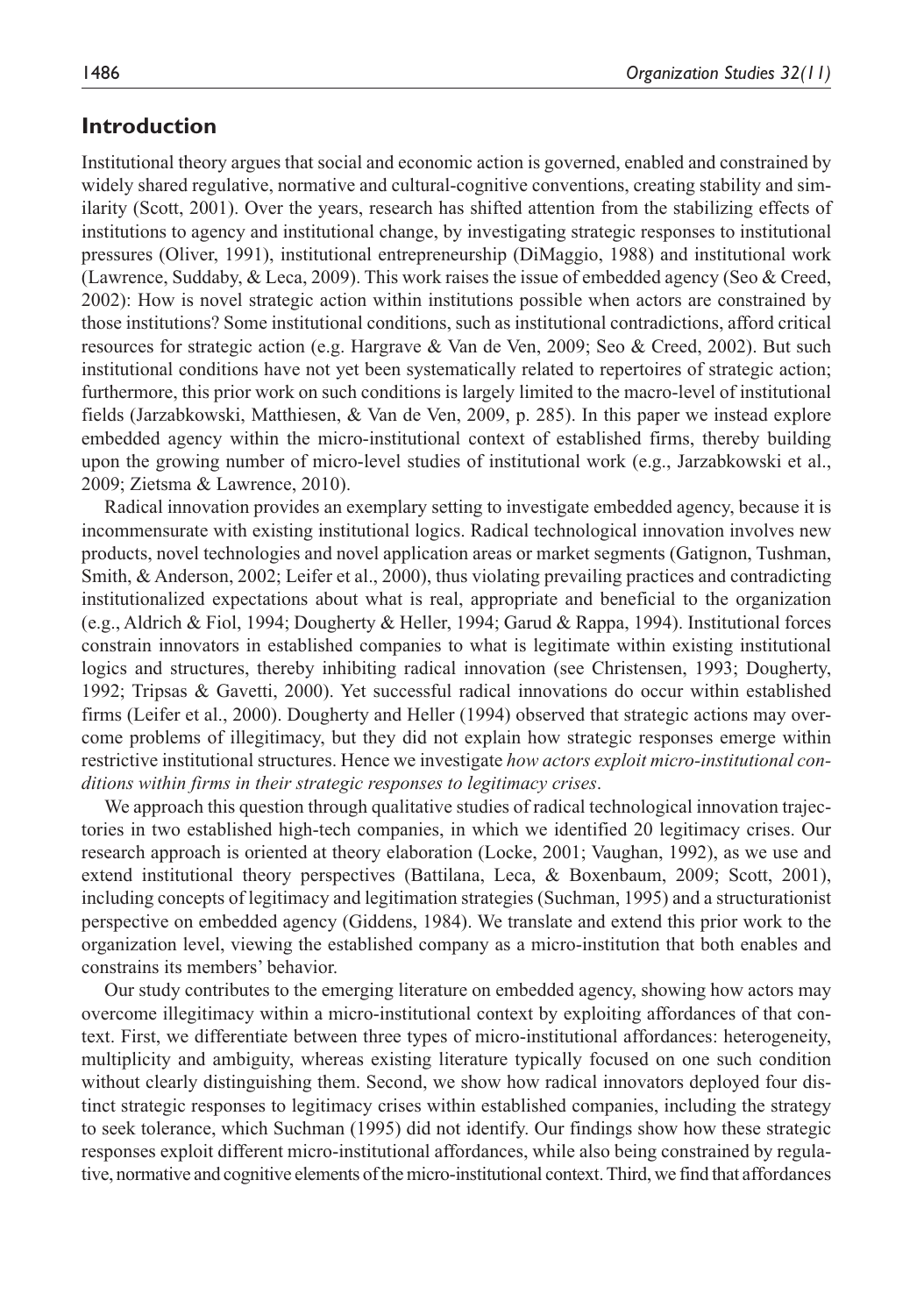are conditions of institutional structures that do not determine action; instead, the exploitation of such conditions is a situated accomplishment by reflexive actors, demonstrating the vital role of agency in realizing radical innovation.

The paper is structured as follows. The next section grounds our work in institutional literature on innovation and embedded agency, and introduces the notion of micro-institutional affordances. Next, we outline our research methods and the qualitative data analysis procedures, used in an iterative dialogue between (emerging) theory and empirical data. Data about 20 legitimacy crises that occurred in the five innovation trajectories are used to analyze the micro-institutional affordances enabling different strategies to transcend innovative ideas' illegitimacy. Finally, we discuss how our findings contribute to institutional theory, embedded agency and the understanding of radical innovation in established companies.

## **Theoretical Background**

#### *Innovation in micro-institutions*

Organizations can be viewed as micro-institutions that involve formal structures and procedures to achieve organizational goals, and are also infused with values and vested interests (Elsbach, 2002). Moreover, they embody understandings of social reality, organizational purpose, identity and norms that are reproduced by organizational members (Dougherty & Heller, 1994; Ocasio, 1997; Selznick, 1957). Organizations as micro-institutions comprise three pillars: *regulative* elements regarding the establishment of rules, inspection of conformity to them, and sanctions to influence behavior; *normative* elements that introduce a prescriptive, evaluative and obligatory dimension in social life; and *cultural-cognitive* elements, the shared conceptions that constitute social reality and shape meanings (Scott, 2001; Wicks, 2001). These institutional forces align the behavior of organizational agents to create enduring social structures and systems.

Recent research has investigated how innovation is both constrained and realized within organizations from a micro-institutional perspective. Vermeulen, Van den Bosch and Volberda (2007) adopted a micro-institutional perspective to investigate why established financial services firms struggle with their complex incremental product innovation efforts. They examined how regulative, normative and cultural-cognitive forces at the business unit level combined into institutional templates that either enabled or inhibited incremental product innovation processes. Unsuccessful projects were dominated by a 'business as usual' template, while successful projects deployed an 'innovation' template, which discarded standard rules and procedures, isolated innovative projects from the organization, treated risks as part of the innovation game, and framed projects as radical innovations. The finding that distinctive templates exist within different business units of the same firm resonates with ambidextrous organizations separating radical innovation and the exploitation of existing businesses (Tushman & O'Reilly, 1996).

Innovating actors may also find themselves pitted against existing institutional structures, because radical innovations often lack *legitimacy* (Aldrich & Fiol, 1994; Dougherty & Heller, 1994; Lounsbury & Glynn, 2001; Zimmerman & Zeitz, 2002; Zott & Huy, 2007). Legitimacy is a generalized perception or assumption that actions are desirable, proper, or appropriate within some socially constructed system of norms, values, beliefs and definitions (Suchman, 1995, p. 574). Actions or rationales are considered legitimate when perceived to correspond with institutional elements. Dougherty and Heller (1994) found that product innovations in established firms frequently faced legitimacy crises regarding connections of new products to firm strategies and structures, collaboration across departments, and links between technological opportunities and market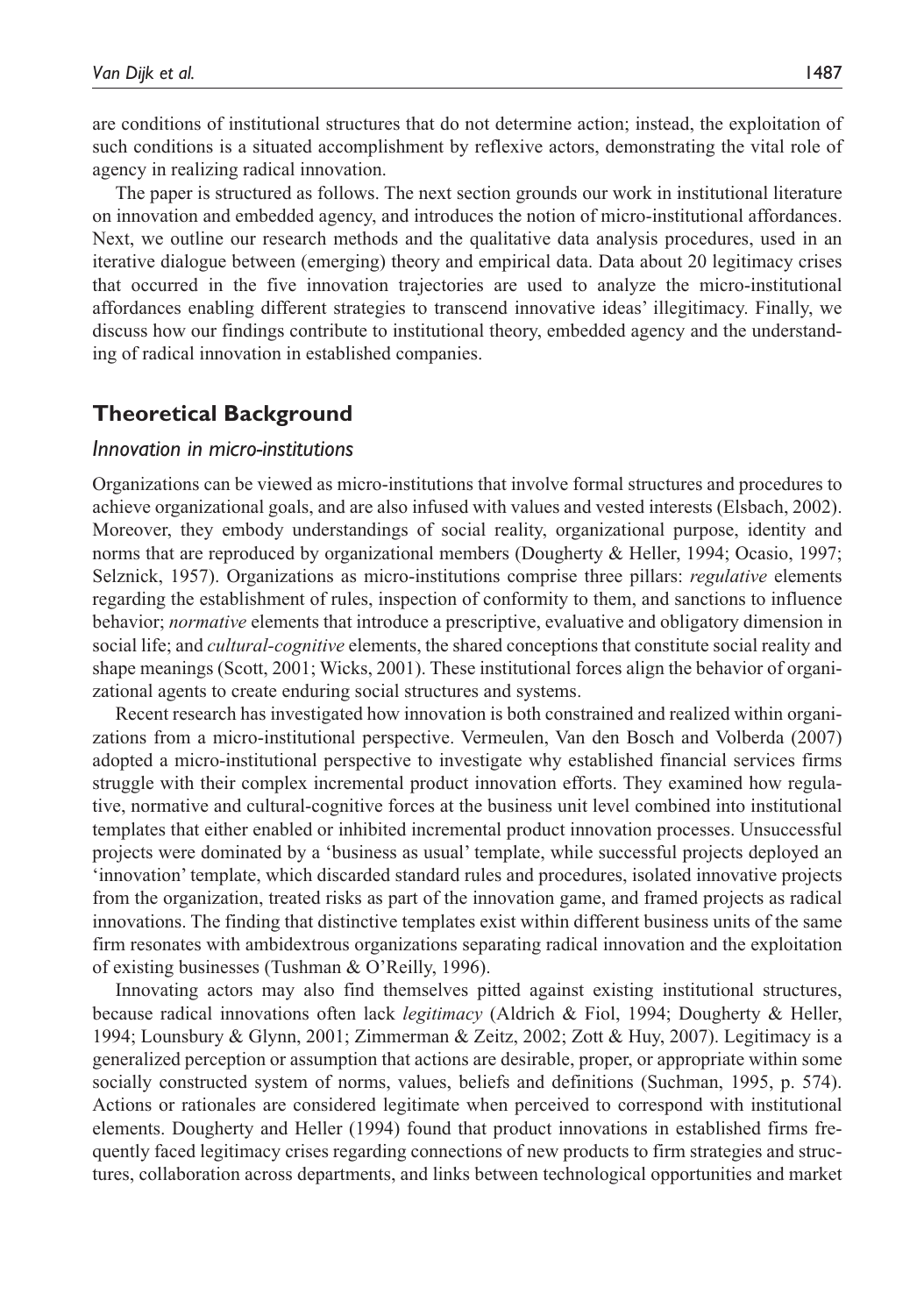needs. Innovations that lack legitimacy may fail to acquire resources and be abandoned altogether (Dougherty & Heller, 1994; Zimmerman & Zeitz, 2002); such crises of legitimacy demonstrate the constraining influence of institutions.

In this research we examine the options that actors have for responding to legitimacy problems (Elsbach & Sutton, 1992; Oliver, 1991; Suchman, 1995), which may allow innovations to proceed despite initial lack of legitimacy (Dougherty & Heller, 1994). Drawing upon Oliver (1991), we define a strategic response as a reaction to institutional forces that is grounded in active agency and intended to advance particular interests. In the context of radical innovation, strategic responses by innovating agents are intended either to augment the legitimacy of their radical innovation ideas and activities or to continue with the radical innovation despite the legitimacy crisis.

Drawing on Suchman (1995), we distinguish three broad clusters of such strategic responses. First, *conformity* strategies adapt the proposed innovation to established interests, norms and beliefs used to evaluate the innovation. Actions and ideas thus adapted become more consistent with established practices, and fit better into established structures (Oliver, 1991). Second, *selection* strategies seek another sponsor within the larger organization who accepts the proposed innovation as legitimate. Such acceptance may be based on an alternative (partly idiosyncratic) established set of interests, norms and beliefs. Thus, rather than conforming to the demands of an initial setting, actors attempt to relocate to a more friendly environmental niche where the 'illegitimate' activities are accepted (Suchman, 1995). Third, *transformation* strategies introduce novel ideas to be incorporated into, merged with, or replace established interests, norms and beliefs of the organization or organizational groups (Dougherty & Heller, 1994; Suchman, 1995), thus legitimating the innovation by changing the micro-institutional context.

#### *Institutions and agency*

This paper examines how different strategic responses may emerge within an institutional context. Traditional interpretations of the institutional view allow little room for agents making deliberate choices or initiating institutional change, and predict a conformity response (Scott, 2001). More recent studies have explored how actors may engage in institutional work to create, maintain and change institutional structures (Lawrence et al., 2009; Zietsma & Lawrence, 2010), and how institutional entrepreneurs emerge, accrue agency and influence change in dominant institutional structures (Battilana et al., 2009; Garud, Hardy & Maguire, 2007; Maguire, Hardy & Lawrence, 2004). This stream of work confronts the paradox of embedded agency: How can actors 'change institutions if their actions, intentions, and rationality are all conditioned by the very institution they wish to change?' (Holm, 1995, p. 398). Resolutions to this paradox should explain that actors are neither 'cultural dopes' who dumbly follow institutional templates (Lawrence et al., 2009, p. 1) nor 'disembedded heroes' who are unaffected by the environment in which they operate (Battilana et al., 2009, p. 87).

Following several institutional theorists (e.g., Barley & Tolbert, 1997; Battilana & d'Aunno, 2009; Hardy & Phillips, 1999; Scott, 2001), we draw on structuration theory to conceptualize embedded agency (Giddens, 1984). First, the *duality of structure* implies that social structure is both the medium for *and* the consequence of action and agency. Social structure is recursively implicated in the process of social action: it enables and constrains action, but is also reproduced and changed through social action (Giddens, 1984). Whereas individual agents necessarily draw upon existing structures to act and make sense of the world, they are also able to act otherwise, say no and influence the social world, for example by enacting alternative structures. Second, *reflexivity* of social agents is a precondition for agency within social systems. People continually monitor actions while reflecting on their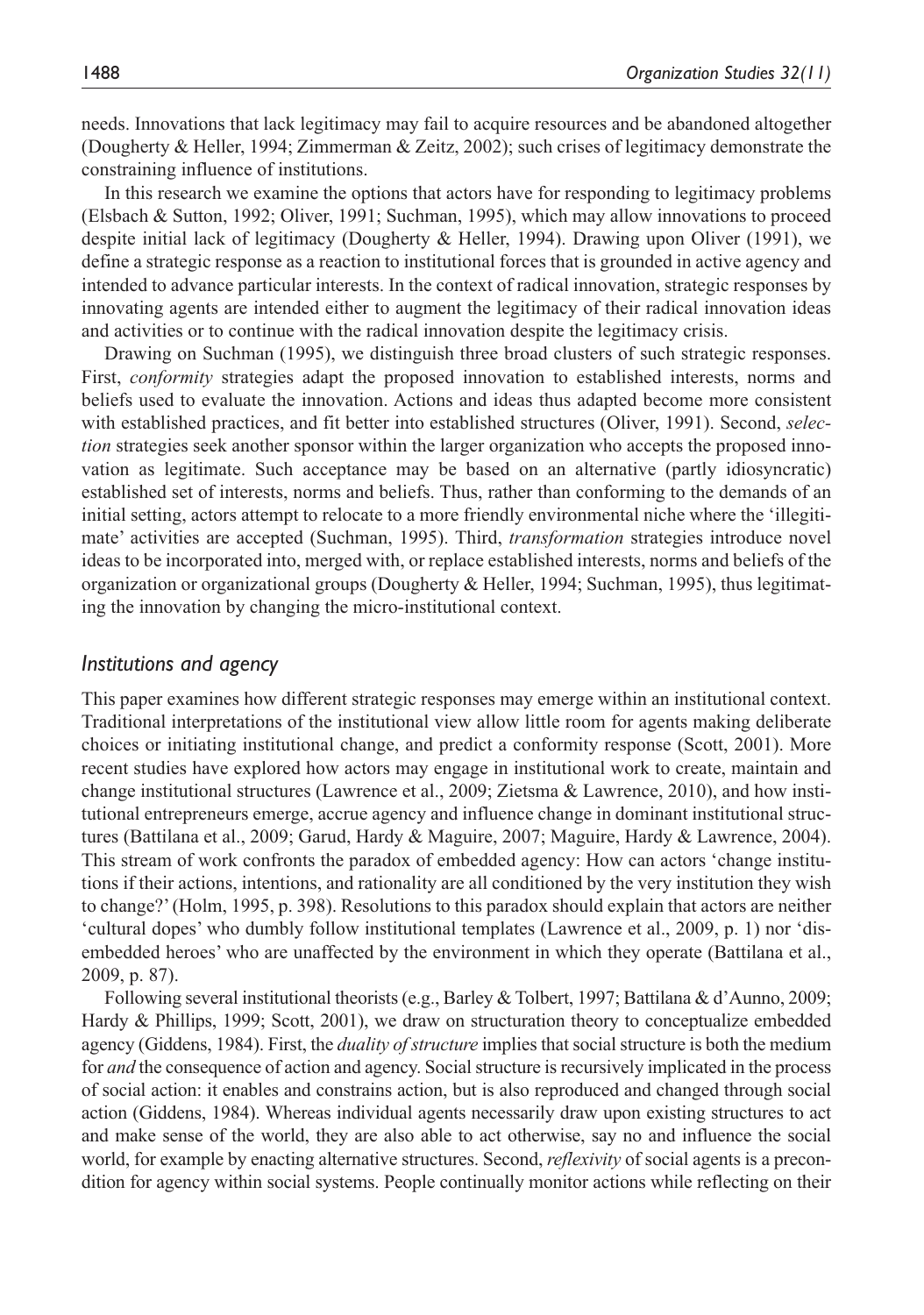consequences, thus allowing for deliberate choice and agency (de Rond, 2003; Giddens, 1984). Through processes of reflexivity, awareness and participation in multiple institutional spheres, human agents can criticize, reframe and renegotiate established institutional fabrics to exercise agency, despite pressures for conformity in any given setting (Emirbayer & Mische, 1998).

Agency may be influenced by external shocks and the social position of entrepreneurs, and also by institutional conditions (Battilana et al., 2009). Research in institutional theory argues that institutions can no longer be seen as monolithic, closed systems (Jarzabkowski et al., 2009; Townley, 2002; Zilber, 2002). Instead they are characterized by fragmentation and internal contradictions in their regulative, normative and cultural-cognitive elements, which make them susceptible to social agents' change efforts (Dorado, 2005; Greenwood, Magán Díaz, Li, & Lorente, 2010; Hargrave & Van de Ven, 2009; Seo & Creed, 2002).

In this paper, we use the term 'micro-institutional affordances' to refer to those conditions of the institutional logics and structures within organizations that actors may exploit in strategic action. The notion of affordances does not refer to specific regulative, normative, or cultural-cognitive institutional elements, but to configurational properties among those elements (such as contradictions) that allow action possibilities (see Gibson, 1979). The term 'affordances' is used because it connotes that these properties are not determinants of behavior, but must be enacted. Furthermore, 'affordance' is a relational concept, indicating that these properties offer opportunities only to specific actors and strategic behaviors.

Prior studies have used multiple concepts that refer to different types of affordances – including contradictions (Seo & Creed, 2002), competing logics (Marquis & Lounsbury, 2007), heterogeneity (Battilana & d'Aunno, 2009) and pluralism (Jarzabkowski et al., 2009) – but have used such concepts rather interchangeably without theorizing similarities and distinctions, and have not linked different strategic actions to types of affordances. Hence, we examine strategic responses to legitimacy crises in radical innovation trajectories and the distinctive micro-institutional affordances that enable those responses. We aim to identify the most important and strongest relations between affordances and responses in our cases. This serves to shed light on the embedded agency of innovators within the micro-institutional context of established companies.

## **Methods**

We adopted a qualitative research approach to elaborate theory on strategic responses to crises of legitimacy (Strauss, 1987; Vaughan, 1992). A qualitative, inductive approach served to extend and refine existing categories and relationships (Locke, 2001, p. 103), such as embedded agency, types of strategic responses, and institutional conditions. Moreover, qualitative methods allowed us to examine actors' interpretations and their enactment of strategies and affordances. The qualitative research procedures relied on iterative comparison and systematic coding of critical episodes along innovation trajectories (Eisenhardt, 1989; Strauss & Corbin, 1998).

## *Research setting*

Companies and innovations were selected using a theoretical sampling logic (Glaser & Strauss, 1967), to highlight radical innovation in established firms. Two European companies were selected: PhemCo, operating in advanced chemicals; and Omega, an electronics company, in particular OmegaSys, its medical electronics division.<sup>1</sup> These companies were selected because they are in dynamic industries where innovation is abundant. Further, both are established firms with a long history and ingrained systems of belief and behavior. Moreover, both organizations are large and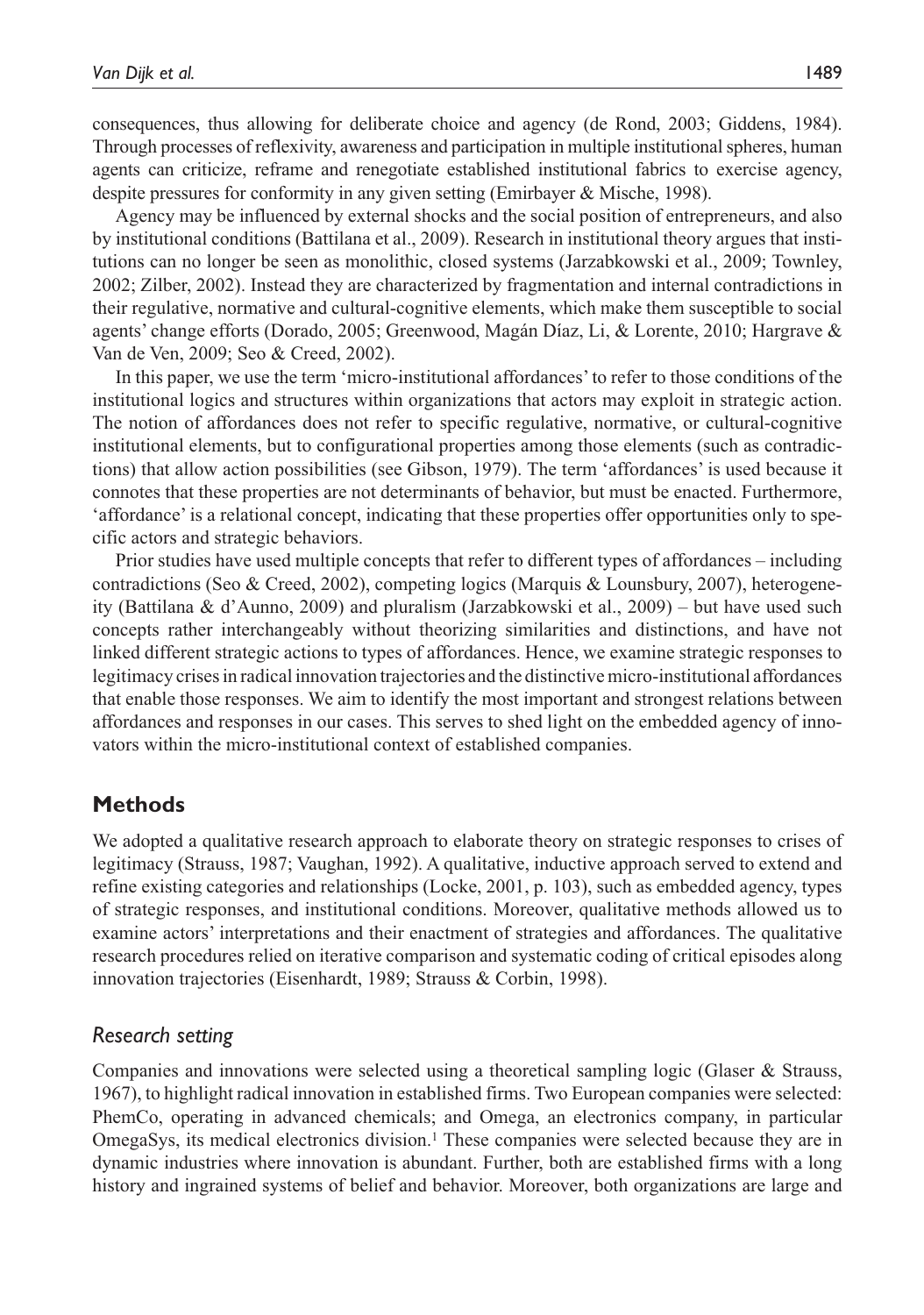complex, with activities in many different countries and markets, and a variety of organizational units, creating differentiated micro-institutional landscapes. Finally, each organization has a long history in science- and technology-intensive endeavors, demonstrated in many successful products and several groundbreaking innovations.

Omega is one of the largest European electronics companies, with more than 110,000 employees and sales in 2009 of over €23 billion. From its origins at the end of the 19th century, Omega became one of the largest European producers in the nascent electrical industry. New technologies fueled a steady program of expansion and diversification, and today Omega includes over 60 different businesses, with over 100,000 active patents worldwide. OmegaSys, a current SBU, provides cutting-edge equipment and technologies for the healthcare market, particularly in medical imaging, with acquisitions in fields like digital ultrasound systems, nuclear medicine, diagnostic cardiology, patient monitoring and multi-slice CT systems. Omega's SBUs are supported by a corporate research organization (Omega Research), a corporate design agency (Omega Design) and a manufacturing technology organization (Omega Applied Technologies).

PhemCo, a  $\epsilon$ 7 billion European chemicals company with some 20,000 employees worldwide in 2009, ranks among the global leaders in many fields. From its beginnings as a national coal mining company, PhemCo diversified into nitrogen fertilizers as a by-product of its mining activities; as mining ceased, PhemCo further diversified into industrial chemicals, petrochemistry, advanced synthetic materials and fine chemistry, and privatized, eventually being listed on the stock exchange. During the 1990s, PhemCo focused on products for the pharmaceutical and food industries, and advanced synthetic materials for the automotive and electronics industries. From the mid 1990s PhemCo pursued rapid growth in life science products through acquisitions and joint ventures, and selective growth in sophisticated performance materials. PhemCo relies on 1300 R&D staff worldwide.

In both companies, we sought innovations that embodied technologies or technological principles new to the company and that targeted similarly novel application areas or customers, thus exemplifying the characteristics of radical innovations (Gatignon et al., 2002; Leifer et al., 2000). Such radical innovations often face issues of legitimacy requiring strategic responses (Dougherty & Heller, 1994; Suchman, 1995). Second, we wanted innovations where agents persisted despite legitimacy crises, to be able to identify necessary conditions in a processual account of how strategic responses can overcome such crises (Mohr, 1982). Third, we focused on recent innovations that were reaching the end of R&D, in advanced prototype development, or at the beginning of market introduction and industrial manufacturing. Such innovation trajectories are almost complete and thus survived institutional hazards, yet are current enough to facilitate data access and limit both retrospective and outcomes biases.

Together with representatives of the CTO Office at each firm, we selected five innovations that matched our criteria. Three different radical technological innovations were selected for in-depth analysis at OmegaSys: (1) DaXo, a project on molecular medicine, which developed molecular diagnostics equipment for sepsis; (2) Zapim, a radically new imaging technology, based on magnetic particles; and (3) Icon, a novel hospital design concept for improving patients' experience. Two PhemCo innovation trajectories were identified: (1) Treemax, a new class of materials based upon dendrimers; and (2) anti-reflective coatings based upon new nanotech principles, Reflactone and Reflactix. Table 1 describes these innovation trajectories.

#### *Data collection*

Data were collected primarily through interviews with key stakeholders in the radical innovation process. Each radical innovation involved few innovating actors, usually four to ten people, who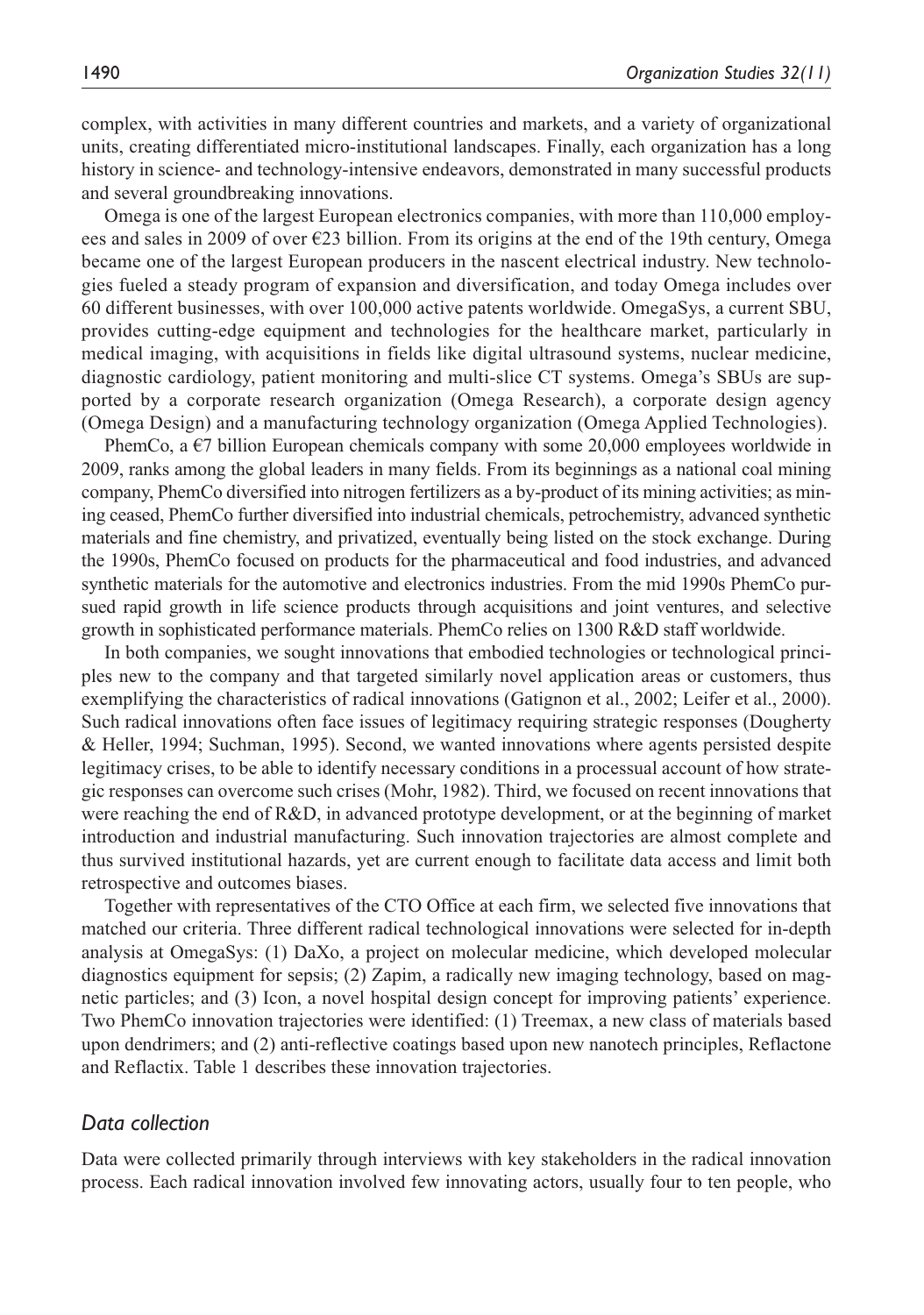| Project & period     | Description                                                                                                                                                                                                                                                                                                            | Novelty of technology                                                                                                                                                                                                                                                                                  | Novelty of application area /<br>customer base                                                                                                                                                                                                                                                                                            |
|----------------------|------------------------------------------------------------------------------------------------------------------------------------------------------------------------------------------------------------------------------------------------------------------------------------------------------------------------|--------------------------------------------------------------------------------------------------------------------------------------------------------------------------------------------------------------------------------------------------------------------------------------------------------|-------------------------------------------------------------------------------------------------------------------------------------------------------------------------------------------------------------------------------------------------------------------------------------------------------------------------------------------|
| DaXo<br>2000-2006    | To grow the healthcare<br>division, the Board of<br>OmegaSys initiates a<br>research program at<br>Omega Research to<br>explore opportunities of<br>molecular medicine. DaXo<br>concerned a molecular<br>diagnostics device for<br>sepsis (i.e., a bacterial<br>infection).                                            | Molecular diagnostics is<br>based upon principles of<br>biochemistry and molecular<br>biology. This differs strongly<br>from OmegaSys's existing<br>competencies in electronics,<br>imaging and radiation<br>technology.                                                                               | Application of molecular<br>diagnostics technology for<br>sepsis differed strongly<br>from OmegaSys's existing<br>application areas like<br>cardiology, oncology, or<br>ultrasound, with different<br>user/customer groups in<br>hospitals (lab and intensive<br>care instead of radiology).                                              |
| Zapim<br>2001-2006   | Two researchers at Omega<br>Research invented a novel<br>magnetic particle imaging<br>principle. Zapim is a<br>breakthrough tomographic<br>imaging method potentially<br>capable of rapid dynamic<br>3D imaging of magnetic<br>tracer materials, promising<br>high imaging sensitivity and<br>low manufacturing costs. | Magnetic particle imaging<br>is based upon principles<br>of magnetic resonance,<br>but the technological<br>principle is completely<br>different from existing<br>MRI technology (zero-<br>point field), and OmegaSys<br>had little experience with<br>nanoparticle agents.                            | The application area of<br>magnetic particle imaging<br>was still unclear. It could be<br>used and integrated with<br>existing MRI or CT scanners<br>and their application areas,<br>or be used as real-time<br>dynamic 3D imaging<br>device during surgical<br>interventions, opening up<br>new market and application<br>possibilities. |
| Icon<br>2001-2006    | Omega Design developed<br>solutions at suite,<br>department and hospital<br>levels to enhance user<br>experiences and integrate<br>Omega technologies in<br>healthcare. Icon solutions<br>aim to improve patient<br>comfort, patient contact,<br>patient workflow and<br>personalization.                              | Icon solutions build upon<br>existing technologies of<br>OmegaSys and Omega<br>but extend this with<br>user experience design<br>and include architectural<br>solutions for the<br>environment of MRI, CT or<br>X-ray scanners.                                                                        | Icon solutions also target<br>other customer groups<br>and decision makers<br>in hospitals than the<br>traditional businesses of<br>MRI, CT and X-ray of<br>OmegaSys, and offer new<br>functionalities (patient<br>comfort, contact, workflow<br>and personalization) to the<br>market.                                                   |
| Treemax<br>1994-2006 | PhemCo Research<br>invented a hyperbranched<br>polymer for the Resins and<br>Coatings SBU, with a highly<br>functionalized surface.<br><b>Functionalities of Treemax</b><br>polymers enable novel<br>application areas such as<br>drug delivery and release,<br>synthetic enzymes, and<br>functional coatings.         | Treemax builds upon<br>PhemCo's competencies in<br>polymers and dendrimers,<br>but requires new<br>competencies for specific<br>applications (dental, paper<br>coatings, oilfield chemicals)<br>that differed strongly from<br>PhemCo's competencies<br>in life sciences and<br>performance materials. | Treemax is a platform<br>technology that can be<br>applied in new areas and<br>markets. The three most<br>promising application<br>markets (paper coatings,<br>dental, and oilfield<br>chemicals) were new to<br>PhemCo's traditional focus<br>on life sciences and high<br>performance materials.                                        |

#### **Table 1.** Initial characteristics of the five investigated innovation trajectories

*(Continued)*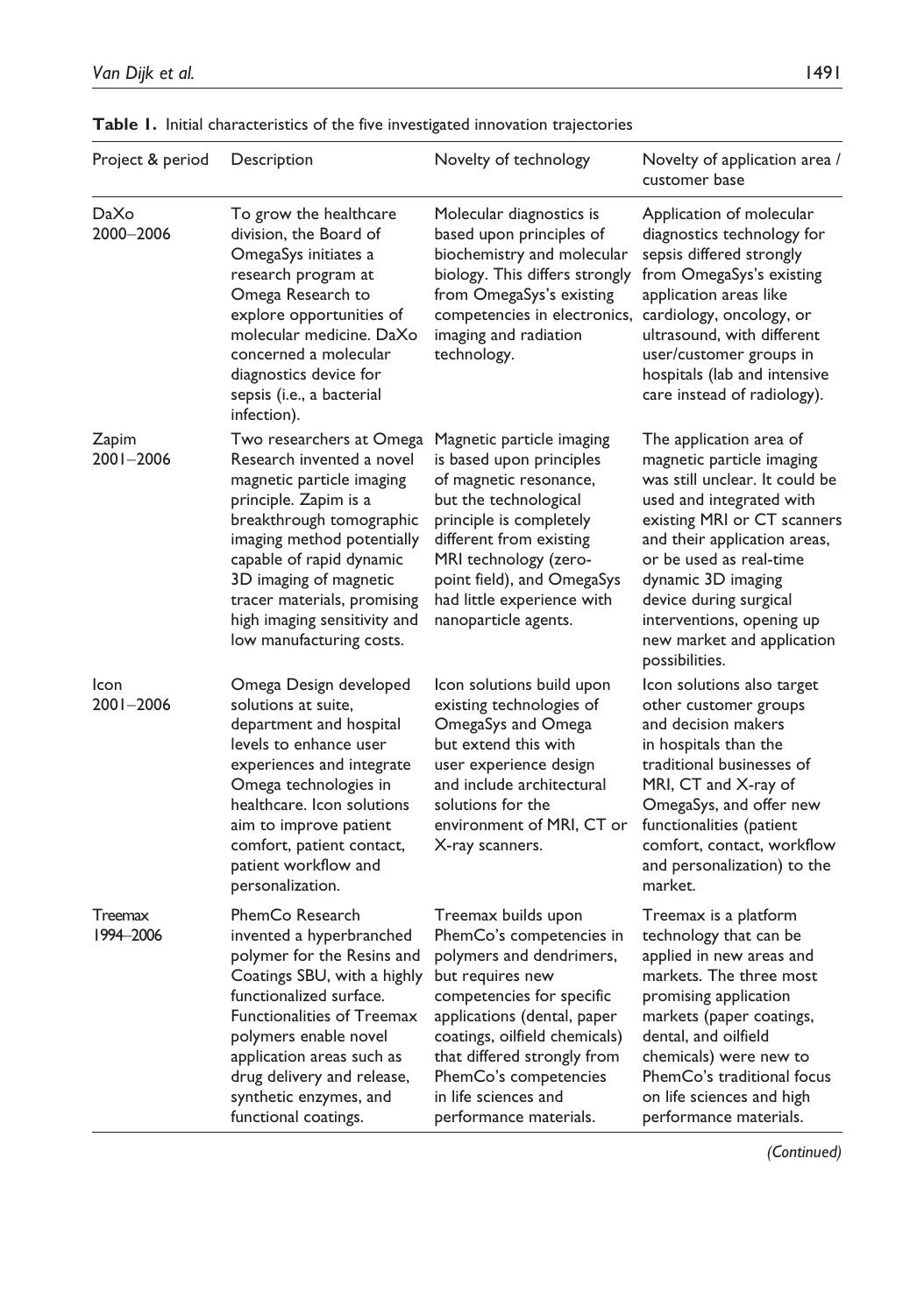| Project & period                          | Description                                                                                                                                                                                                                                                                                                        | Novelty of technology                                                                                                                                                                                                                           | Novelty of application area /<br>customer base                                                                                                                                                                 |
|-------------------------------------------|--------------------------------------------------------------------------------------------------------------------------------------------------------------------------------------------------------------------------------------------------------------------------------------------------------------------|-------------------------------------------------------------------------------------------------------------------------------------------------------------------------------------------------------------------------------------------------|----------------------------------------------------------------------------------------------------------------------------------------------------------------------------------------------------------------|
| Reflactone/<br>Reflactix<br>$2001 - 2006$ | The Unotech SBU asked<br>PhemCo Research to<br>work on anti-reflective<br>coatings for fiber-optic<br>materials and LCD<br>displays; they discovered<br>a nanotech system to<br>change the surface<br>topology of materials with<br>superior anti-reflective<br>characteristics and superior<br>manufacturability. | The Reflactone solution<br>builds upon established<br>competencies in coating<br>systems at PhemCo.<br>However, the knowledge<br>about nanostructured<br>surfaces and nanotech were<br>novel to PhemCo, especially<br>in this application area. | Two of the main application<br>areas of the Reflactone and<br>Reflactix solution platform<br>were picture-frame glass<br>and glass for solar panels.<br>Both application areas were<br>new markets for PhemCo. |

#### **Table 1.** (Continued)

could be interviewed extensively to gain reliable insights into the innovation process. For each radical innovation, three to five stakeholders from different backgrounds were interviewed at length: at least one person from R&D (scientists, engineers); one from a marketing/business development discipline (marketers, new business developers, sales managers); and one senior manager with decision-making authority (e.g., research department directors, technology strategy directors, corporate venturing and new business development directors). The first interviewees were suggested by the CTO Offices. Other stakeholders in the innovation process mentioned during interviews were interviewed too, to cross-check statements and findings. Interviewing people with different positions and types of involvement helped offset biases or lapses (Huber & Power, 1985). All interviews were conducted in 2005 and 2006.

Each semi-structured interview first elicited a short summary of the main events, critical decisions and conflicts of the innovation process. Next, the interview focused on issues arising from lack of organizational support for the innovation, resistance from organizational groups, conflicts over resource allocations, or debates over go/no-go decisions, as potential legitimacy crises. We sought details on the reasons for the resistance, conflicts or lack of support, the positions and perspectives of the stakeholders involved, actions to resolve issues, and rationales for actions. Our final questions addressed any issues previously identified in other interviews.

Interviews averaged 1.5 to 2 hours and were recorded and transcribed, producing about 600 pages of interview text; these were corrected by interviewees. Secondary data (e.g., project proposals, patents, presentations, articles and strategic reports) comprised 250 additional pages. We created a narrative reconstruction of each radical innovation, describing its main events and critical issues (Langley, 1999), which was validated by interviewees. These methods produced feedback on the data, corroboration of the observations across interviewees with different perspectives, and triangulated interviews with secondary data to enhance reliability and reduce individuals' potential retrospective biases (Jick, 1979; Yin, 2003). Table 2 describes interviewees and their positions, and the other data sources consulted.

### *Data analysis*

Within the innovation trajectories, crises were identified that threatened the projects. Building on Suchman's (1995) definition of legitimacy, events described in the interviews were coded as a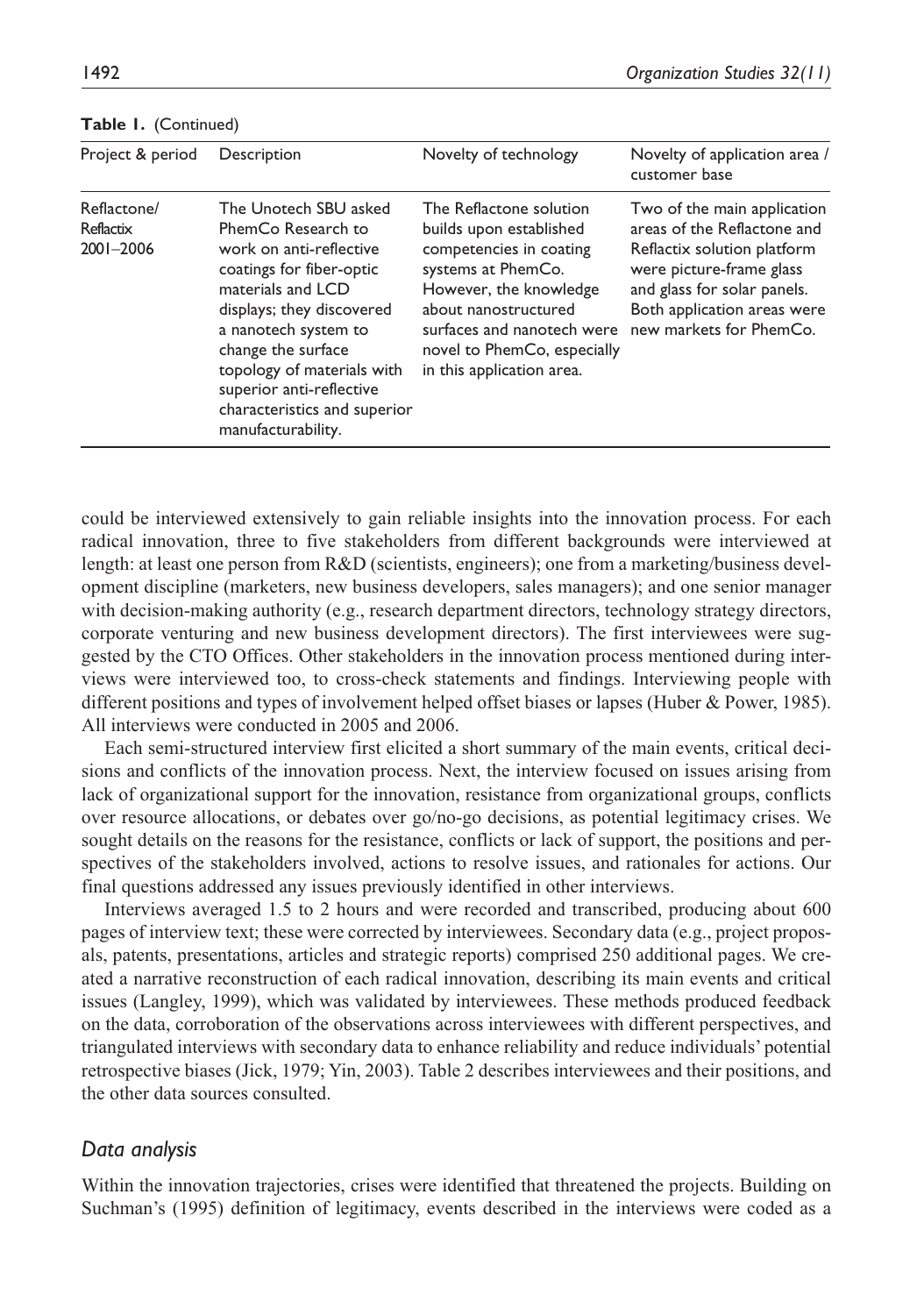#### **Table 2.** Interviewees and data sources

| Radical innovation   | Interviewees                                                                                                                                                                                                                                                                                                                                                | Other data sources                                                                                           |
|----------------------|-------------------------------------------------------------------------------------------------------------------------------------------------------------------------------------------------------------------------------------------------------------------------------------------------------------------------------------------------------------|--------------------------------------------------------------------------------------------------------------|
| DaXo*                | Dr. Abbot $*$ – senior scientist and project<br>leader (Omega Research)<br>Dr. Burton - department head molecular<br>medicine (Omega Research)<br>Dr. Newman – business developer Daxo<br>(OmegaSys)<br>Dr. Greenland - senior director<br>technology strategy (OmegaSys)<br>Dr. Petrakis - senior director software<br>technology (OmegaSys)               | Company reports (2)<br>Patent files (2)<br>Public presentations (3)                                          |
| Zapim                | Dr. Berkovich – senior scientist and<br>project leader (Omega Research)<br>Dr. Boisson – program director medical<br>imaging (Omega Research)<br>Dr. Popper - program director medical<br>imaging (Omega Research)<br>Dr. Greenland – senior director<br>technology strategy (OmegaSys)<br>Dr. Petrakis – senior director software<br>technology (OmegaSys) | Scientific publications (2)<br>Company report<br>Patent file<br>Project proposal<br>Project portfolio matrix |
| Icon                 | Dr. Eckard - marketing manager MRI<br>(OmegaSys)<br>Mr. Kingsley – program manager<br>Healthcare (Omega Applied Tech)<br>Mr. Cooper - design director Healthcare<br>(Omega Design)<br>Dr. Greenland - senior director<br>technology strategy (OmegaSys)<br>Dr. Petrakis - senior director software<br>technology (OmegaSys)                                 | Company reports (2)<br>Public presentations (2)<br>Project proposal                                          |
| Treemax              | Dr. Morris - research project leader<br>(Shared Research Unit)<br>Dr. Sheridan - general manager<br>(Treemax venture)<br>Dr. Quinn - sales manager (Treemax<br>venture)<br>Mr. Steinbach – former director<br>Corporate Venture Group (Phemco)                                                                                                              | Company reports (3)<br>Public presentations (3)<br>Scientific publications (6)                               |
| Reflactone/Reflactix | Dr. Coleman – senior scientist and<br>project leader (Shared Research Unit)<br>Dr. Hyneman - business developer<br>(PhemCo)<br>Mr. Steinbach – Former director<br>Corporate Venture Group (Phemco)                                                                                                                                                          | Company reports (3)<br>Public presentations (2)<br>Scientific publications (3)                               |

\*All names are pseudonyms.

*legitimacy crisis* when (1) lack of organizational support for a radical innovation threatened the project; and (2) this lack of organizational support arose from evaluations based on micro-institutional criteria: that is, they (a) represented established interests, norms, beliefs, definitions, procedures,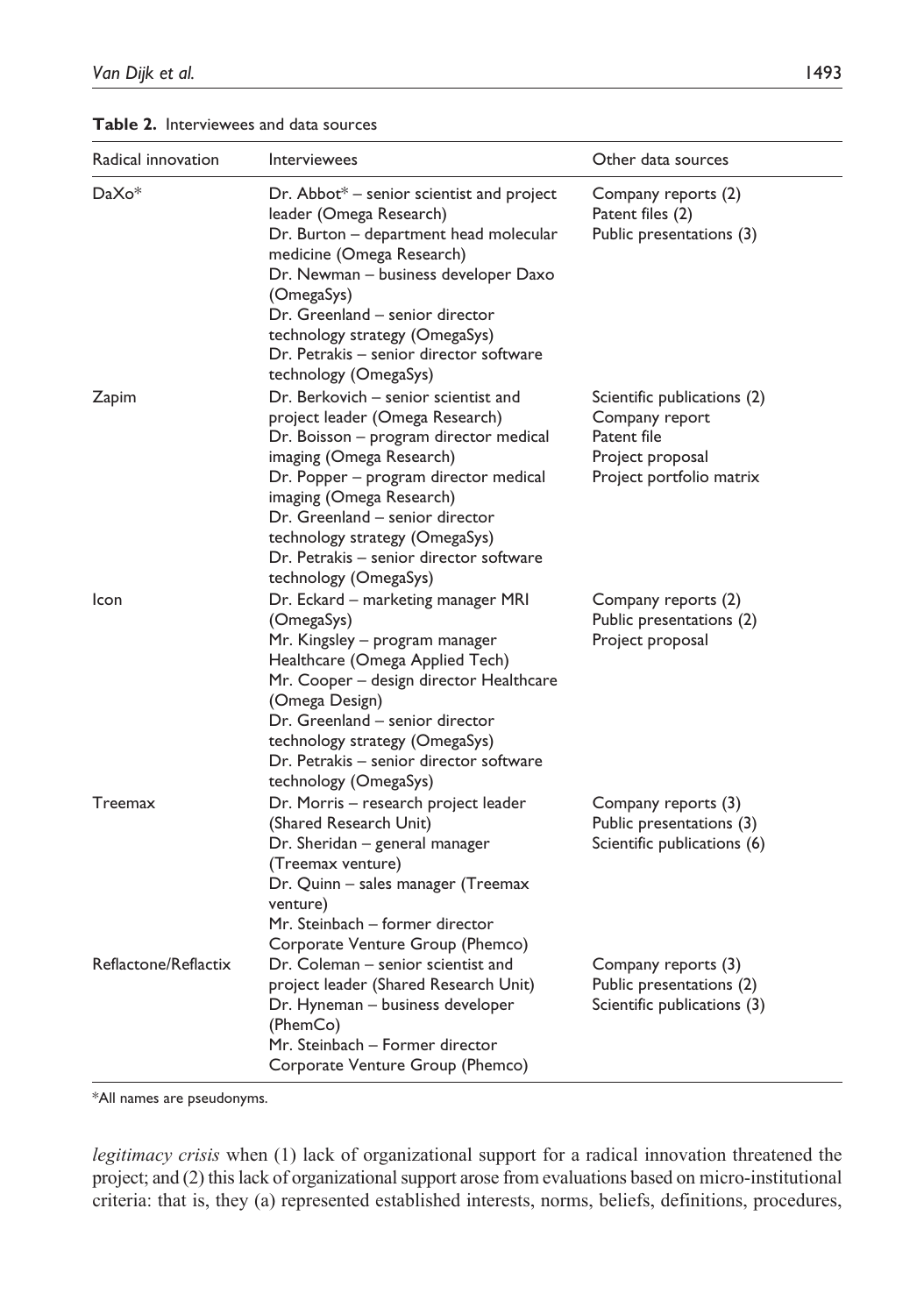rules or practices attributed to the organization or its groups; (b) were socially shared among different members of the organization (they were not merely personal opinions or preferences); (c) were perceived as obligatory (that is, individual members felt responsible to these institutionalized criteria). Problems that did not meet these criteria were excluded from further analysis, including technological problems and a lack of support arising from personal opinion of a senior manager. Two coders independently applied these coding rules, as well as subsequent coding procedures, to draw on multiple readings of all data pertaining to a crisis and to avoid premature convergence on particular interpretations (Lincoln & Guba, 1985; Pettigrew, 1990); differences were discussed until consensus was reached. A total of 20 different legitimacy crises were identified across the five radical innovation trajectories. These legitimacy crises formed our basic unit of analysis in this study and were analyzed during the next phases.

A second phase of analysis involved identifying, categorizing and describing different types of *strategic responses* to the legitimacy crises. These responses were descriptively coded to capture the wide variety of strategic actions. We focused on those actions that indeed had an effect on legitimacy or enabled the innovators to continue with their innovation. These actions were compared across all legitimacy crises to identify similarities, and were initially categorized according to Suchman's typology of strategic responses (conformity, selection and transformation). Closer examination revealed that not all actions matched Suchman's type definitions, and an additional strategy type was defined (tolerance seeking). The entire dataset was then analyzed again using this more comprehensive typology.

A third phase of analysis identified and categorized micro-institutional affordances enabling the strategic responses to the legitimacy crises. Open coding served to identify statements in the interview texts describing aspects of established micro-institutional systems and innovation characteristics that either enabled or constrained innovators' pursuit of a particular response. Our focus was on actors' reasons for choosing a strategy, and how they interpreted their institutional setting. Axial coding compared the preliminary set of categories describing micro-institutional affordances across all interviews and strategic response types, to identify similarities across episodes and sort the categories of potential micro-institutional affordances and their relationships with each of the strategies. Selective coding refined the empirically grounded typology of relevant micro-institutional affordances, definitions and coding rules until saturation was achieved (Strauss, 1987). Table 3 contains the resulting codes, definitions and illustrative interview quotes. All crises were recoded according to these final definitions and rules.

## **Findings**

Figure 1 summarizes our primary findings, displaying the interactive processes between four strategic responses to legitimacy crises, the institutional context that pushes conformity, and three types of micro-institutional affordances that may be exploited in alternative responses. The innovation's legitimacy crisis triggers a process of reflection on micro-institutional affordances and options for future strategic action, which results in a situated accomplishment of a particular response, contingent on apparent affordances, innovation characteristics and actor embeddedness. Our empirical findings add tolerance seeking as strategic response to Suchman's conformity, selection and transformation. Tolerance seeking does not alter legitimacy per se, but enables innovating agents to continue despite perceived illegitimacy: innovation is allowed to continue as dominant stakeholders who represent the micro-institutional logic – whom we term institutional actors – deliberately refrain from exercising their power to stop 'illegitimate' action.

Tables 4a to 4e show nine conformity responses in the total set of 21 responses (one crisis was addressed through two distinct responses). Conformity is the response predicted by traditional institutional theory, where institutional pressures and mechanisms foreclose agents' options for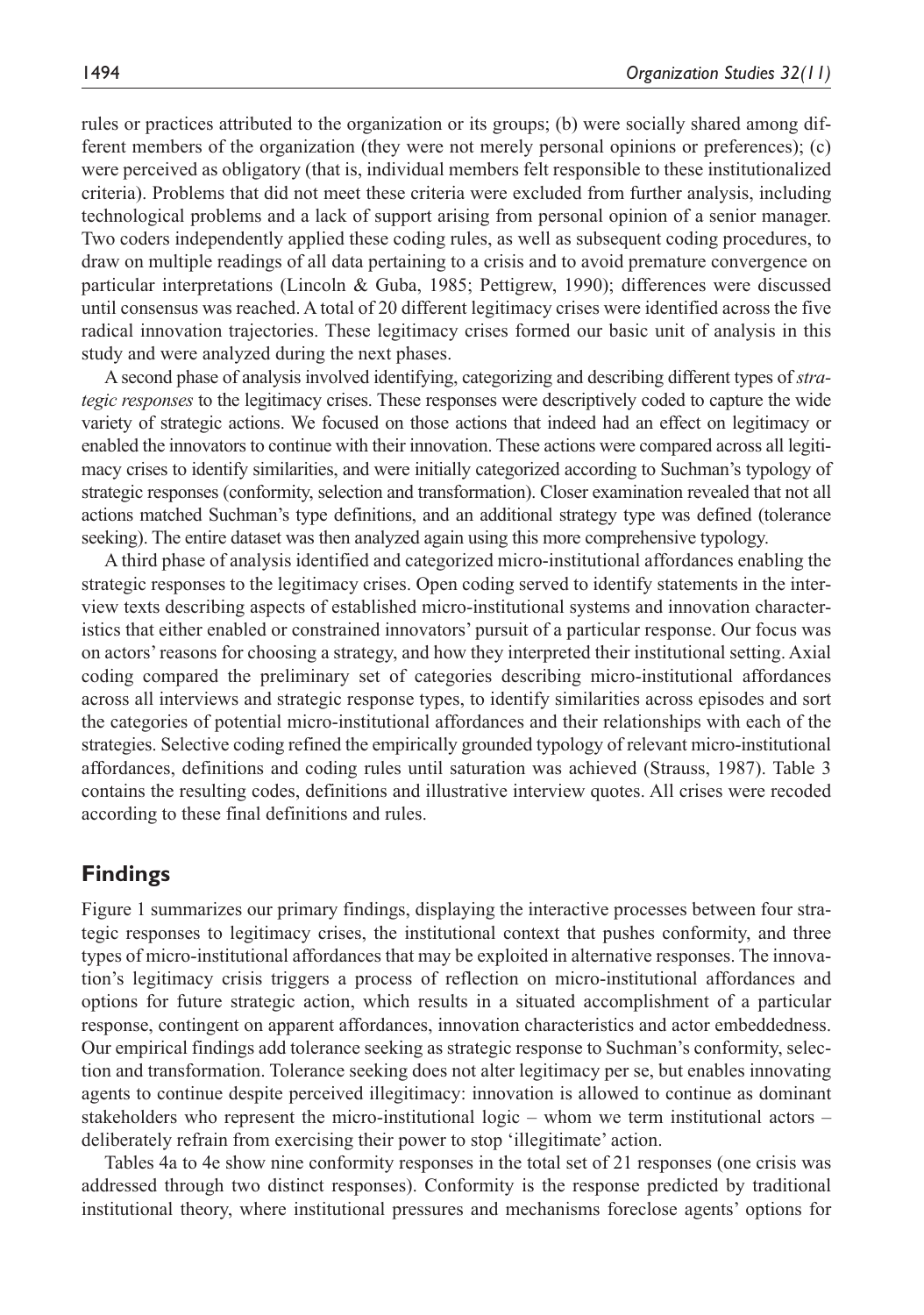| Concept              | Exemplary quotes                                                                                                                                                                                                                                                                                                                                                                                                                                    | Definition                                                                                                                                                                                                                                                                                                                                                                                                                 |
|----------------------|-----------------------------------------------------------------------------------------------------------------------------------------------------------------------------------------------------------------------------------------------------------------------------------------------------------------------------------------------------------------------------------------------------------------------------------------------------|----------------------------------------------------------------------------------------------------------------------------------------------------------------------------------------------------------------------------------------------------------------------------------------------------------------------------------------------------------------------------------------------------------------------------|
| Conformity           | 'Now we made choices to do things closer to<br>PhemCo businesses, so we would have a better<br>connection with the current PhemCo And<br>that is because of our [Board of Directors].<br>We didn't choose for it ourselves we used<br>to focus only on whether it was financially<br>attractive and as such we did the most exotic<br>things.' (Treemax)                                                                                            | Where radical innovation ideas and<br>proposed actions are adapted to be<br>consistent with established interests,<br>norms and beliefs as used in the<br>evaluation of legitimacy, the radical<br>innovation exhibits conformity.                                                                                                                                                                                         |
| Transformation       | 'We did lobby a lot, at least the people from<br>Newman's new business development team and<br>also people from Research. It really is an area we<br>should not miss So much is happening, with<br>very large margins, and it is closer to AlphaSys<br>technology than most people think. Of course<br>you have to demonstrate that this is really true.<br>So we brought in people from the field, external<br>experts with their stories.' (DaXo) | Where innovating actors<br>successfully introduce novel<br>interests, norms and beliefs that<br>better legitimate the radical<br>innovation and proposed course<br>of action, these are incorporated<br>in, and merged with or replace<br>prior established interests, norms<br>and beliefs of the organization or<br>its groups. As such, established<br>interests, norms and beliefs adapt to<br>the radical innovation. |
| Selection            | 'It has been a quest for supporters and funds<br>by Maddox and the people that believed in this<br>technology. They wanted to find someone who<br>understands what they are doing and who has<br>access to funds. And that's how they found me.'<br>(Reflactone)                                                                                                                                                                                    | The innovating actors seek out a<br>more favorable group within the<br>organization, for which the radical<br>innovation and its proposed course<br>of action are more legitimate.<br>Selection of a more accepting locus<br>moves the innovation into this<br>alternative (partly idiosyncratic)<br>established set of interests, norms<br>and beliefs.                                                                   |
| Seeking<br>tolerance | 'So Treemax stayed alive and we are drifting<br>on this wave of innovation. But still the question<br>why we are doing it, is not answered.' 'In 2004<br>it could have crashed. But it didn't, because it<br>didn't hurt. If we wouldn't have enough sales to<br>pay for those 2.5 people, then it certainly would<br>have crashed.' (Treemax project)                                                                                              | Innovating actors appeal to the<br>benign neglect or tolerance of<br>institutional actors for whom the<br>radical innovation lacks legitimacy.<br>The institutional actors deliberately<br>allow the radical innovation to<br>continue, despite its illegitimacy,<br>requiring no adaptations to either<br>the radical innovation, or to the<br>established interests, norms and<br>beliefs.                               |
| Ambiguity            | 'We are not only a hardware company, but we<br>have also worked for years with fluids in other<br>technologies a LCD display also contains<br>fluids. That are also very small amounts of fluids<br>and we are pretty good at that.' (DaXo)                                                                                                                                                                                                         | Institutionalized interests, norms<br>and beliefs are ambiguous where<br>different interpretations of<br>particular institutional interests,<br>norms and beliefs coexist or<br>conflict; or when the meaning of<br>such interests, norms and beliefs is<br>vague or inconsistent.                                                                                                                                         |

**Table 3.** Concepts, exemplary quotes, and definitions

*(Continued)*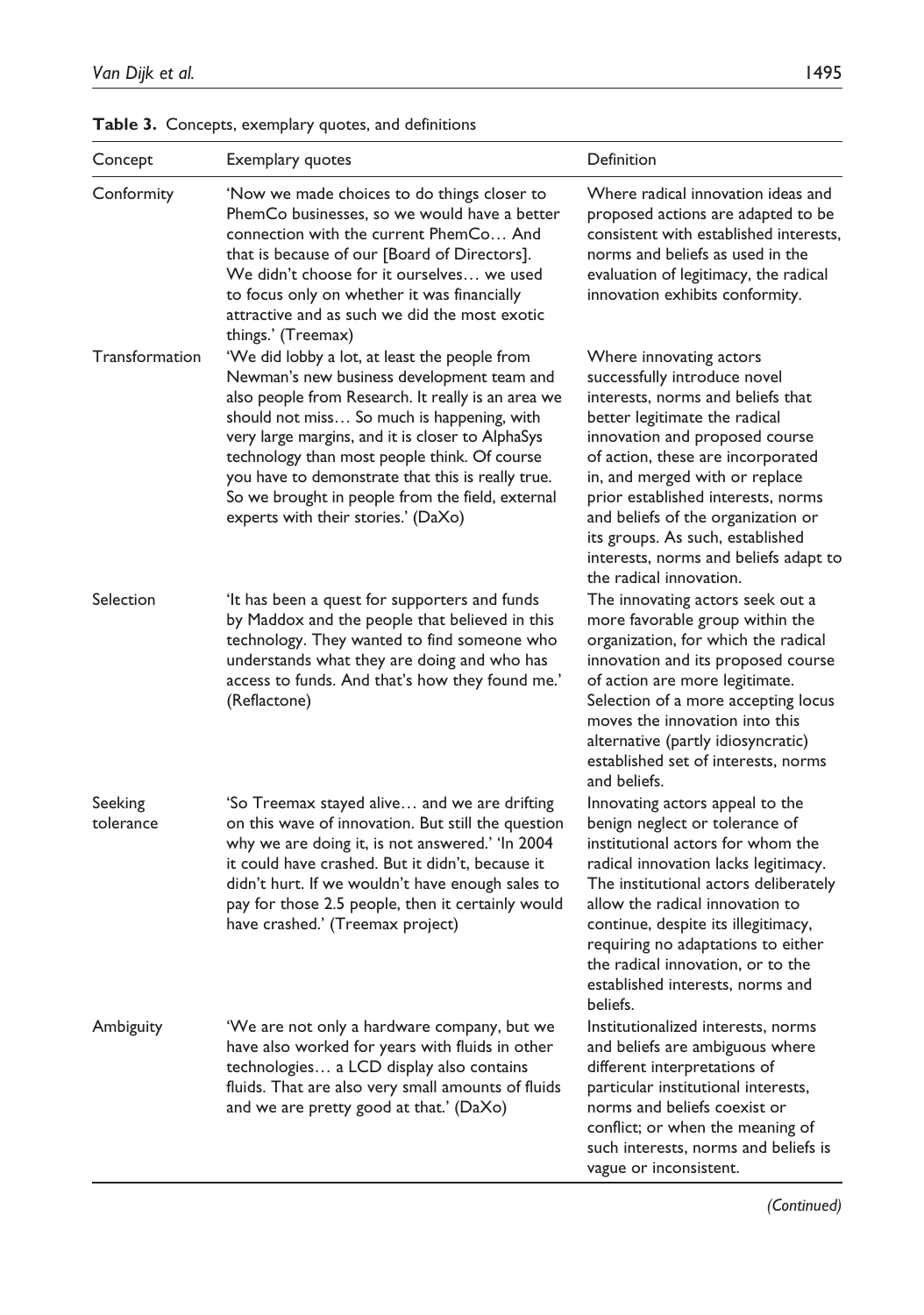| Concept              | Exemplary quotes                                                                                                                                                                                                                                                                                                                           | Definition                                                                                                                                                                                                                                                                                          |
|----------------------|--------------------------------------------------------------------------------------------------------------------------------------------------------------------------------------------------------------------------------------------------------------------------------------------------------------------------------------------|-----------------------------------------------------------------------------------------------------------------------------------------------------------------------------------------------------------------------------------------------------------------------------------------------------|
| Multiplicity         | 'So the whole innovation cycle started up<br>again Peyton [from the Board of Directors]<br>also realized, hey 'innovation' that might be<br>important to the company and maybe we<br>even want a lot of innovation, even more than<br>we are doing now. And we need new areas and<br>maybe we could use this Treemax in that'<br>(Treemax) | Multiplicity refers to several<br>simultaneous alternative institutional<br>interests, norms and beliefs that<br>coexist within the same institutional<br>logic.                                                                                                                                    |
| <b>Heterogeneity</b> | 'So we came to better understanding of<br>the thought world of Omega Design. From<br>an engineering background  that's really<br>something different. We [Omega Applied<br>Technologies] focus on technical realization,<br>and Design is focused on shapes and<br>appearances.' (Icon)                                                    | Heterogeneity of institutional<br>context is defined as the existence<br>of multiple institutional constituents<br>(i.e., established organizational<br>groups) within an organization<br>that maintain differentiated sets of<br>established interests, norms and<br>beliefs (e.g. distinct SBUs). |

## **Table 3.** (Continued)



**Figure 1.** Micro-institutional affordances and strategic responses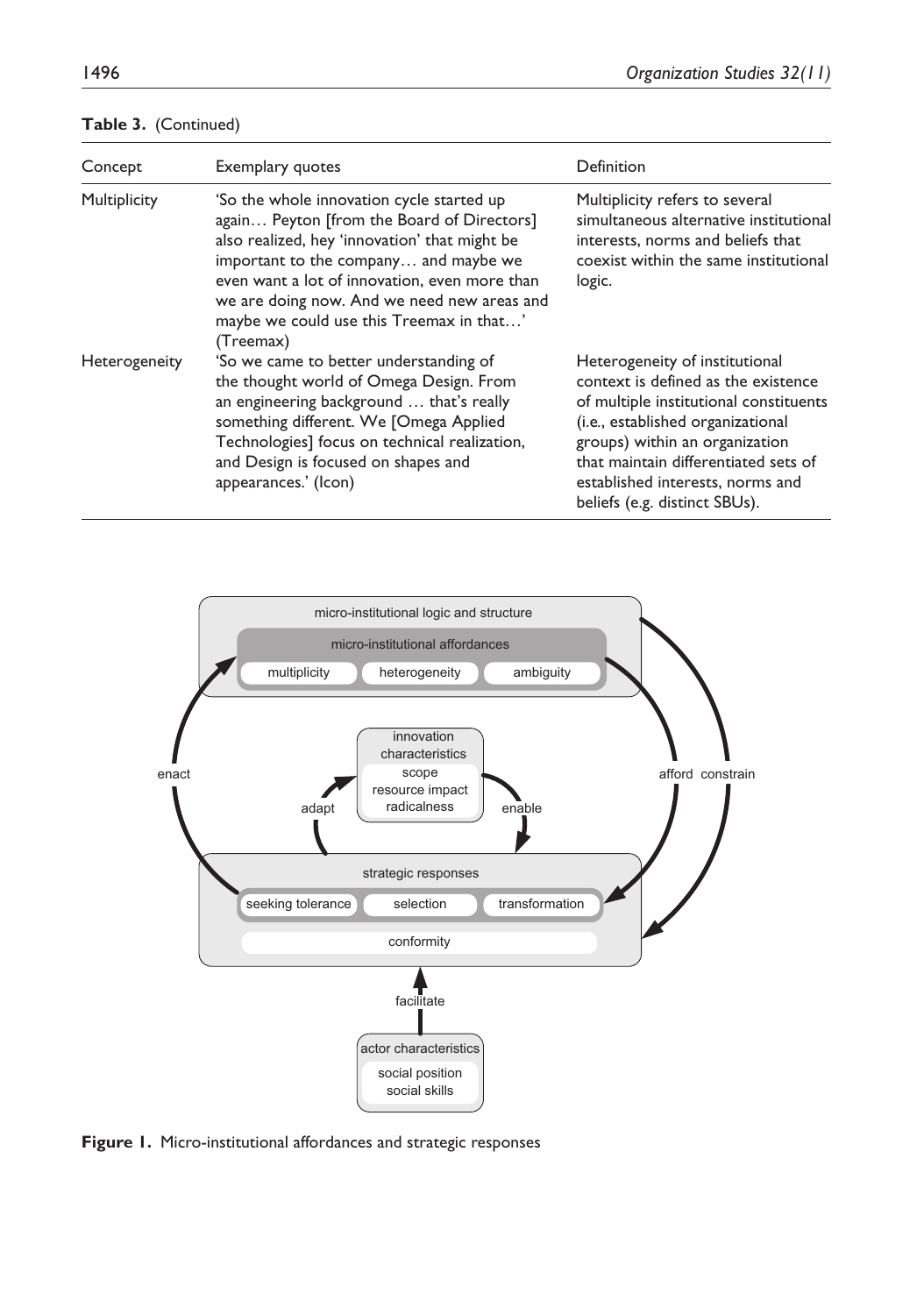change. Micro-institutional pressures toward conformity can strongly regulate innovators' behavior, compelling major adaptations of radical ideas, project postponement, or even cancellation, and thus possibly reducing the innovators' initial enthusiasm and commitment. However, more than half of the legitimacy crises were addressed through alternative responses: transformation (six times), selection (three times) and seeking tolerance (three times). How were these alternative strategic responses possible when institutional theory predicts conformity?

Figure 1 displays three distinctive types of micro-institutional affordances that were exploited in alternatives to conformity. *Heterogeneity* of the institutional system refers to the presence of different institutional constituents within an organization, with discrete sets of established interests, norms and beliefs, based on different tasks, background or contacts (e.g., different divisions or departments) (see Battilana & d'Aunno, 2009, p. 39). Heterogeneity within an institutional system offers innovators an array of potential sponsor groups within the organization; the radical innovation idea may be more legitimate for some of these groups than others. *Multiplicity* of an institutional logic refers to the coexistence of multiple alternative interests, norms and beliefs within the same institutional logic. Multiplicity may result in inconsistent implications, similar to competing demands (Jarzabkowski et al., 2009), yet within a single logic. This differentiates multiplicity from heterogeneity, which concerns groups with partly idiosyncratic institutionalized logics. The coexistence of alternative institutionalized interests, norms and beliefs offers innovating agents opportunities to manipulate or induce shifts in their ranking, or to appeal to alternatives. Finally, the *ambiguity* of micro-institutional interests, norms and beliefs offers innovating agents options to overcome conformity pressures and illegitimacy. Ambiguity arises where different interpretations conflict or where meanings of institutional interests, norms and beliefs are vague or inconsistent (March & Olsen, 1976). The difference between ambiguity and multiplicity is that with ambiguity the meanings and interpretations are vague or inconsistent, whereas with multiplicity meanings are clear, but are competing, conflicting or have inconsistent implications. Tables 4a to 4e display strategic responses and micro-institutional conditions for all legitimacy crises in each radical innovation trajectory. We explain and illustrate how each type of strategic response exploited a specific type of micro-institutional affordance.

### *Micro-institutional affordances and transformation*

A major legitimacy crisis that threatened the Treemax innovation at PhemCo was overcome by a transformation strategy, exploiting ambiguity in the institutional context to enhance the innovation's legitimacy. In 2006, the Treemax venture team sought support from the Board of Directors of PhemCo and upper management of its Innovation Centre to pursue Treemax opportunities in the oilfield chemicals and paper chemicals markets. However, the Board of Directors had designated other target markets for innovation, and Treemax's application areas did not match either future goals or established interests, creating a legitimacy crisis. Difficulty was exacerbated because the Board of Directors and the Treemax venture team were using different logics: the Treemax team argued from technology push and strategic fit with technological competencies, while the Board of Directors instead emphasized market-pull innovation in envisioning future new businesses for PhemCo. This deepened the legitimacy crisis because the parties used conflicting rationales and concepts to evaluate the Treemax innovation.

The Treemax venture team demonstrated partial conformity to some of the Board's concerns (e.g., by increasing focus on application areas closer to established PhemCo businesses). More importantly, innovators also sought to influence upper management to redefine PhemCo in a broader business area, functional polymers (of which Treemax is an application). PhemCo's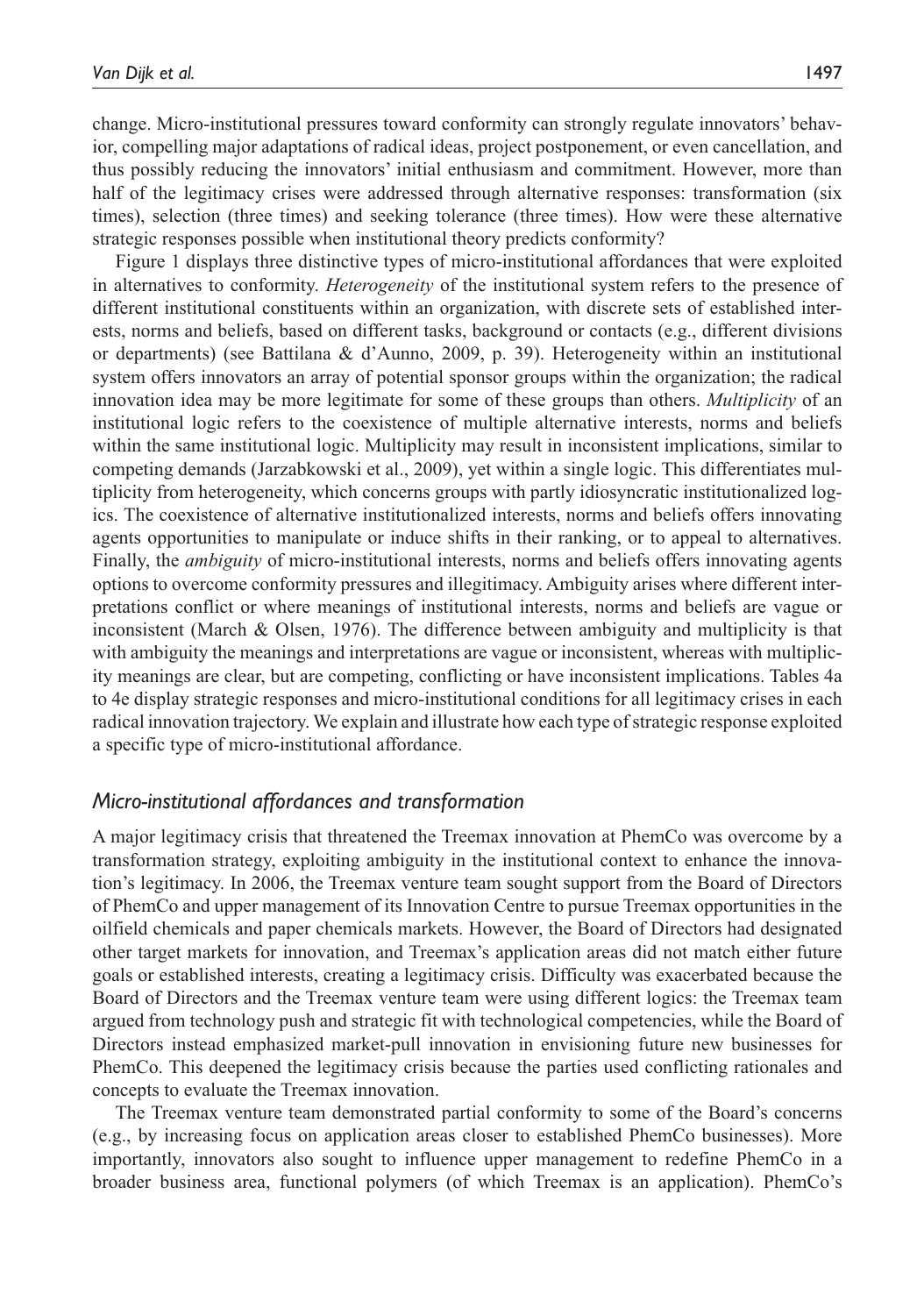| Legitimacy crisis                                                                                                                                                                                                                                                                                                                                                 | Key micro-institutional<br>affordances                                                                                                                                                                                                       | Strategic response                                                                                                                                                                                                                                                                                                                       |
|-------------------------------------------------------------------------------------------------------------------------------------------------------------------------------------------------------------------------------------------------------------------------------------------------------------------------------------------------------------------|----------------------------------------------------------------------------------------------------------------------------------------------------------------------------------------------------------------------------------------------|------------------------------------------------------------------------------------------------------------------------------------------------------------------------------------------------------------------------------------------------------------------------------------------------------------------------------------------|
| 2000 Q3<br>A new way of thinking and<br>working (i.e., biology) was<br>less legitimate with respect<br>to the established way of<br>thinking and developing<br>technological solutions<br>based on the dominant logic<br>of physics, electronics and<br>engineering.                                                                                              | Ambiguity<br>Application of the established<br>procedures and norms to the<br>'biologist's way of working' did<br>not lead to satisfactory results,<br>thus rendering ambiguous<br>the applicability of established<br>procedures and norms. | <b>Transformation</b><br>Adapting established ways of<br>working to incorporate the novel<br>'biologist's way of working' gave<br>the biologists more room for<br>experimentation.                                                                                                                                                       |
| 2003 QI<br>Developing a novel<br>competency in biochemistry<br>for DaXo is not legitimate<br>with respect to OmegaSys's<br>identity as an 'electronics'<br>company.                                                                                                                                                                                               | Ambiguity<br>Paradigm changes and industry<br>shifts called into question<br>the consistency and fitness<br>of established views of<br>organizational identity.                                                                              | <b>Transformation</b><br>Popularizing a new industry<br>model and a pioneering role for<br>the company in merging bio- and<br>hardware technologies better<br>legitimates the new competency.                                                                                                                                            |
| 2003 QI<br>Developing a novel<br>competency in 'fluids' was<br>not legitimate with respect<br>to OmegaSys's identity<br>as a 'hardware' company,<br>nor did established groups<br>think that a 'hardware'<br>company could excel in a<br>'fluids' competency ('we<br>don't want to get wet').<br>Thus developing this new<br>competency was seen as<br>high risk. | Ambiguity<br>Presenting facts that question the<br>established view of organizational<br>identity: 'we are not only a<br>hardware company, but we have<br>also worked for years with fluids<br>in other technologies'.                       | Transformation<br>Demonstrating the relatedness<br>and familiarity of novel<br>competency with past<br>achievements and reframing<br>organizational identity<br>accordingly; further, stimulating<br>novel interests by demonstrating<br>the benefits of integrating the<br>new competency with previously<br>acknowledged competencies. |
| 2003 Q3<br>DaXo, a 'diagnostic'<br>technology, is not legitimate<br>in the established view of<br>OmegaSys as an 'imaging'                                                                                                                                                                                                                                        | Ambiguity<br>A novel and ambiguous concept<br>of the 'total care cycle' generates<br>ongoing strategic discussions.                                                                                                                          | <b>Transformation</b><br>Adoption of the total care<br>cycle redefines and extends<br>OmegaSys's potential business<br>areas, to include diagnostic                                                                                                                                                                                      |

|  | Table 4a. Overview of legitimacy crises, affordances and responses for DaX |  |  |  |
|--|----------------------------------------------------------------------------|--|--|--|
|  |                                                                            |  |  |  |

areas, to include diagnostic technologies.

#### 2004 Q3 *Conformity*

Compliance with the established procedures and norms for budget approval and personnel hiring within the company.

company, and does not build upon or directly relate to existing product lines.

The DaXo team's need for fast, flexible and empowered decision making was not legitimate within the context of the established procedures, formalities and norms at OmegaSys.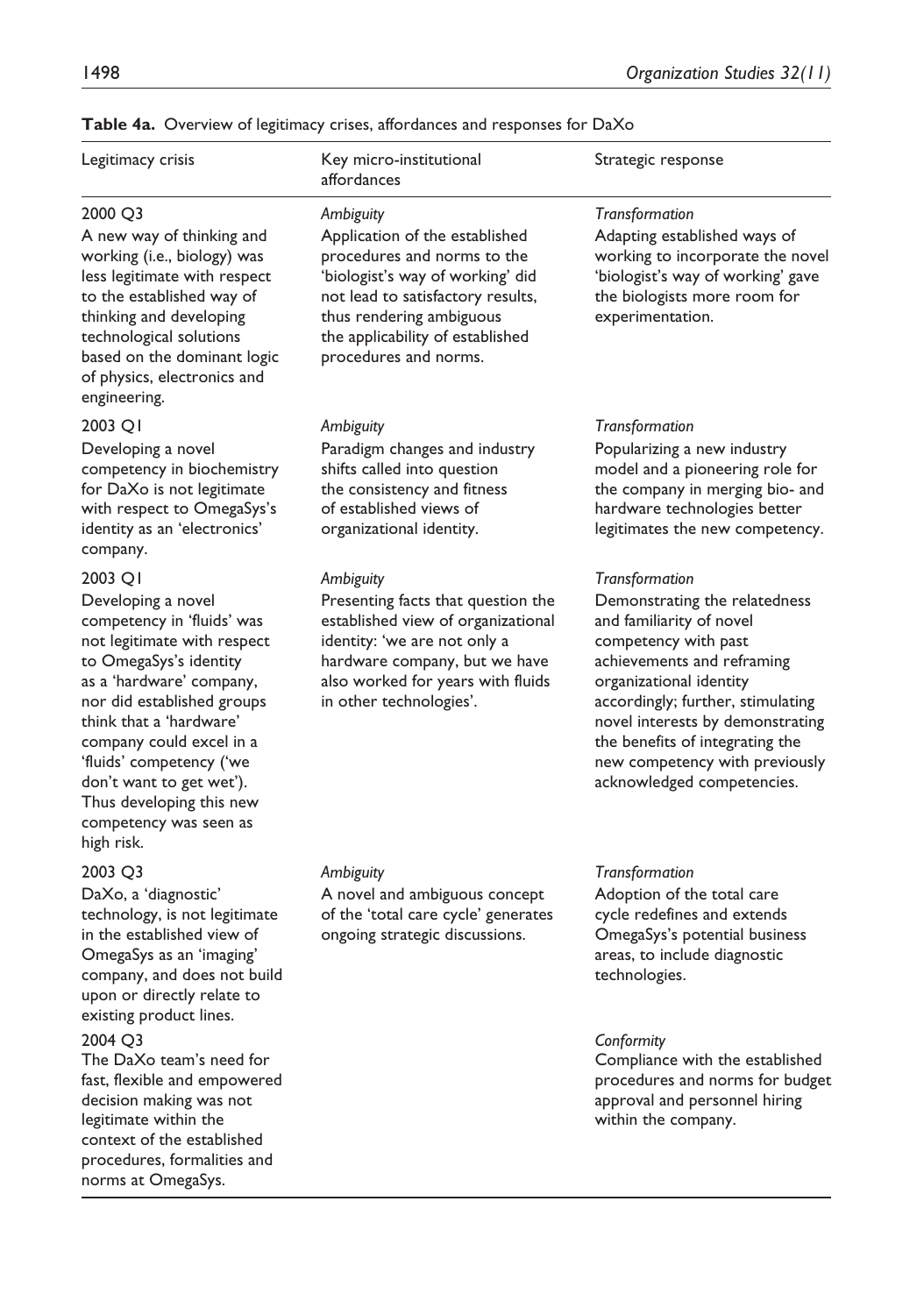in use.

| Legitimacy crisis                                                                                                                                                                                                                                                                                                                                                                                                     | <b>Rabic Fib.</b> Over view of regramacy enses, anorganecs and responses for Zapim<br>Key micro-institutional<br>affordances                                                                                                                                               | Strategic response                                                                                                                                                                                                                                                                                                                                           |
|-----------------------------------------------------------------------------------------------------------------------------------------------------------------------------------------------------------------------------------------------------------------------------------------------------------------------------------------------------------------------------------------------------------------------|----------------------------------------------------------------------------------------------------------------------------------------------------------------------------------------------------------------------------------------------------------------------------|--------------------------------------------------------------------------------------------------------------------------------------------------------------------------------------------------------------------------------------------------------------------------------------------------------------------------------------------------------------|
| 2004 OI<br>Zapim as an independent<br>technology and new<br>business was not legitimate<br>with respect to commonly<br>held interpretations of<br>appropriate innovation as<br>only 'variants' of already<br>existing MRI technology.                                                                                                                                                                                 | Ambiguity<br>Confusion about whether the<br>Zapim innovation was a variant of<br>the established 'MRI technology' is<br>used to initiate transformation.                                                                                                                   | <b>Transformation</b><br>The Zapim team popularize a<br>new label, 'imaging tracer,' for<br>particular components of the<br>technology to make a clear<br>distinction between the 'old'<br>and 'new' technology.                                                                                                                                             |
| 2005 Q <sub>2</sub><br>Integrating Zapim with<br>existing MRI technology and<br>commercializing it through<br>the related business unit<br>was not legitimate with<br>respect to established<br>('financial performance')<br>goals and responsibilities<br>of the MR business unit.<br>The required investment<br>in Zapim did not help the<br>business unit achieve its<br>performance targets in the<br>short term. |                                                                                                                                                                                                                                                                            | Conformity<br>The SBUs of OmegaSys in the<br>end decide about the funding<br>of 'contract research' projects.<br>Integrating Zapim technology<br>with existing MRI technology is<br>abandoned, and the innovators<br>decide to wait until a later<br>stage, when technical risks<br>are smaller and circumstances<br>at the business unit more<br>favorable. |
| 2005 O4<br>Continuation with research<br>and development on Zapim<br>was not legitimate in the<br>face of established goals<br>and responsibilities ('focus<br>on high performance<br>targets and core business')<br>at the Technology Office<br>of OmegaSys, and did not<br>match the established<br>criteria and models for<br>technology funding (the<br>'business potential' logic)                               | Heterogeneity<br>OmegaSys had multiple sales<br>organizations and multiple<br>business units. OmegaSys had a<br>dedicated CTO Office. Omega<br>had a large Research department<br>with multiple research groups and<br>a total of four different technology<br>incubators. | Selection<br>After a search process an<br>alternative source of funding is<br>negotiated with the Research<br>department itself. The idea for<br>the technology development<br>satisfied the funding criteria for<br>a 'lab venture,' and matched<br>Research department interests.                                                                          |

## **Table 4b.** Overview of legitimacy crises, affordances and responses for Zapim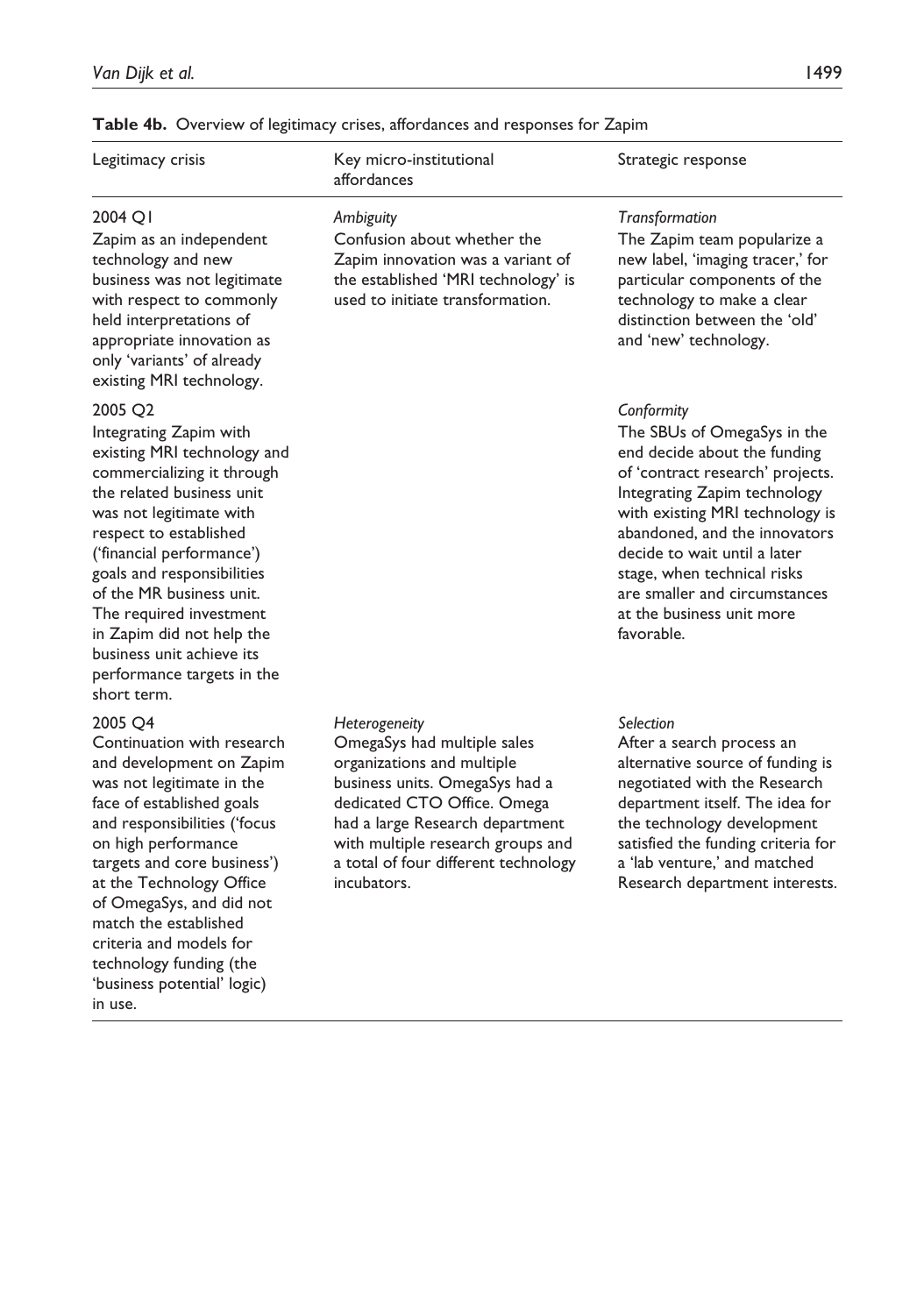| Legitimacy crisis                                                                                                                                                                                                                                                                                                                                                                                          | Key micro-institutional affordances                                                                                                                                                                                                                                                                                                      | Strategic response                                                                                                                                                                                                                                                                                                                                                                                                                              |
|------------------------------------------------------------------------------------------------------------------------------------------------------------------------------------------------------------------------------------------------------------------------------------------------------------------------------------------------------------------------------------------------------------|------------------------------------------------------------------------------------------------------------------------------------------------------------------------------------------------------------------------------------------------------------------------------------------------------------------------------------------|-------------------------------------------------------------------------------------------------------------------------------------------------------------------------------------------------------------------------------------------------------------------------------------------------------------------------------------------------------------------------------------------------------------------------------------------------|
| 2004 Q <sub>2</sub><br>Investing in Icon did not match<br>with the established interests<br>of senior management and<br>their dominant focus on<br>maximizing short-term business<br>profitability and shareholder<br>value.                                                                                                                                                                               |                                                                                                                                                                                                                                                                                                                                          | Conformity<br>Final decision-making authority<br>for all innovation projects<br>resides with the CEO and Board<br>of Management of OmegaSys.<br>The innovators complied with<br>the concerns and established<br>interests of the CEO and senior<br>management and the Icon project<br>was put on hold till a later stage<br>and budgets were recalled.                                                                                          |
| 2004 Q3<br>Icon was not consistent<br>with the established market<br>approach and the value<br>proposition of the existing<br>business unit, and thus Icon<br>was not legitimate with respect<br>to its established interests and<br>goals.                                                                                                                                                                | Heterogeneity<br>OmegaSys had multiple sales<br>organizations and multiple business<br>units. OmegaSys had a dedicated<br>CTO Office. There were several<br>cross business unit networks and<br>cross product division networks.<br>Omega consisted of several<br>different product divisions and staff<br>departments relevant to lcon. | Selection<br>After a search process, an<br>alternative patron (corporate<br>marketing executive/CMO) is<br>found to sponsor the initiative,<br>whose matching interests and<br>shared view of company's future<br>rendered Icon legitimate.                                                                                                                                                                                                     |
| 2005 Q3<br>The multilevel aspects of<br>Icon (including hospital-level<br>solutions) did not match<br>established business scope<br>definitions of individual<br>business units, and various<br>Icon components transgressed<br>established business<br>boundaries, responsibilities<br>and interests. Thus Icon was<br>illegitimate because it was not<br>beneficial to the individual<br>business units. |                                                                                                                                                                                                                                                                                                                                          | Conformity<br>The SBUs of OmegaSys decide on<br>the funding of their development<br>projects and what is needed.<br>Consequently, Omega Design<br>adapted the radical Icon ideas<br>to match individual business<br>unit boundaries, scopes and<br>interests. Most multilevel aspects/<br>components were cancelled.                                                                                                                            |
| 2005 Q4<br>The Icon ideas are based on<br>'user experiences,' but this<br>worldview is not legitimate in<br>the established and dominant<br>'technology driven' worldview<br>of engineers and technical<br>product developers at the high-<br>tech company.                                                                                                                                                |                                                                                                                                                                                                                                                                                                                                          | Conformity<br>Omega Design is viewed as service<br>unit to the SBU clients and the<br>SBUs in the end decide on funding<br>development projects and decide<br>on what is necessary and needed.<br>Consequently, some 'experience'-<br>based aspects of Icon are cancelled<br>or adapted to meet technical,<br>financial and timing constraints<br>dictated by the dominant groups'<br>'technology driven' logic of<br>'engineering' at the SBU. |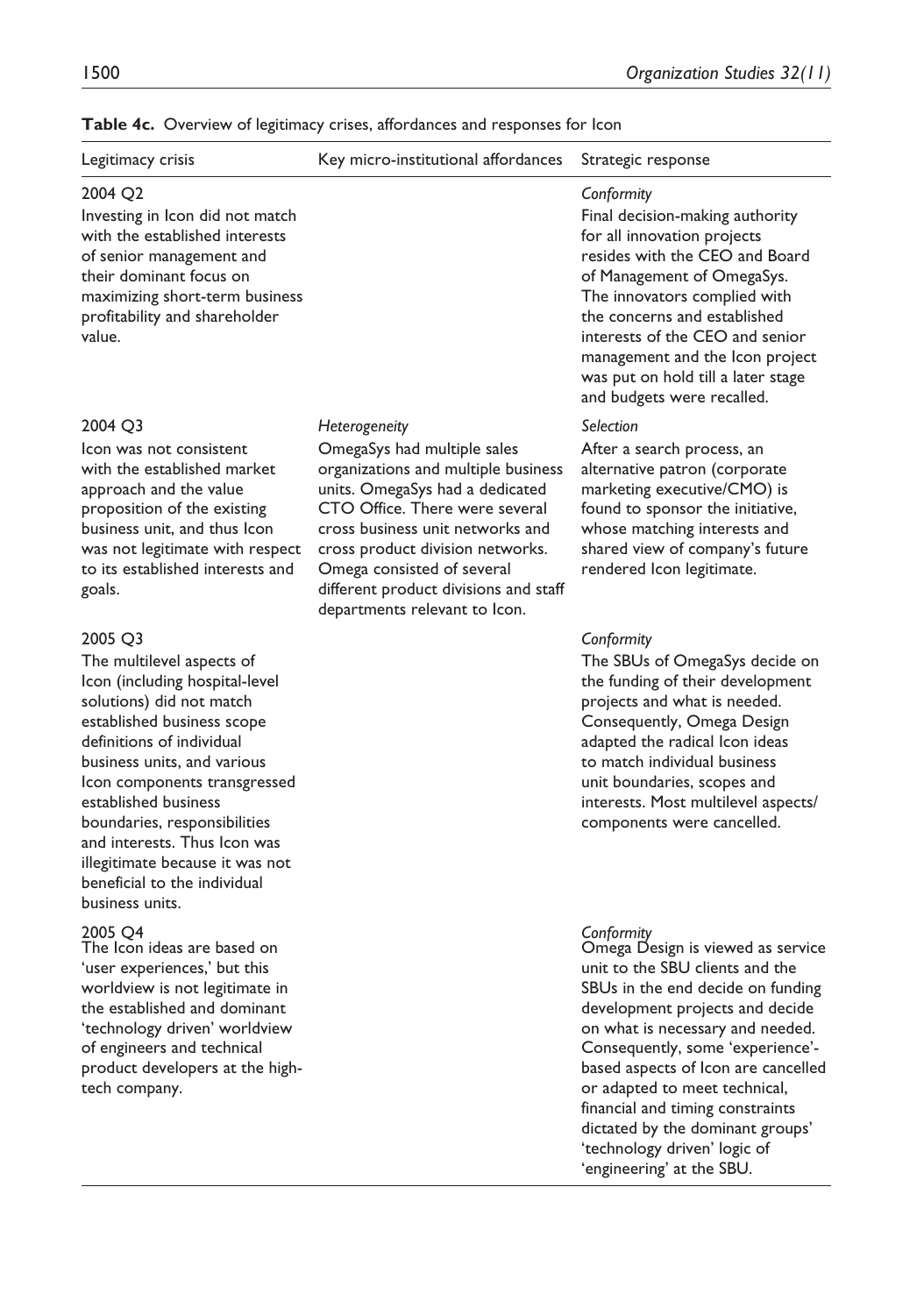| Legitimacy crisis                                                                                                                                                                                                                                                                                                                                                                                                                                                                                           | Key micro-institutional<br>affordances                                                                                                                                                           | Strategic response                                                                                                                                                                                                                                                                                                                   |
|-------------------------------------------------------------------------------------------------------------------------------------------------------------------------------------------------------------------------------------------------------------------------------------------------------------------------------------------------------------------------------------------------------------------------------------------------------------------------------------------------------------|--------------------------------------------------------------------------------------------------------------------------------------------------------------------------------------------------|--------------------------------------------------------------------------------------------------------------------------------------------------------------------------------------------------------------------------------------------------------------------------------------------------------------------------------------|
| 1994 Q <sub>2</sub><br>Because the Treemax research project<br>did not produce short-term positive<br>results, it was seen as a highly uncertain<br>project which did not match established<br>norms for SBU R&D projects. Nor<br>did it match with the business unit's<br>established interests and needs, or<br>contribute to short-term business goals.                                                                                                                                                  | Multiplicity<br>The innovation serves<br>longer-term business<br>interests of the SBU,<br>although short-term<br>research and economic<br>results are not positive.                              | Tolerance seeking<br>SBU management allows the<br>research project to continue despite<br>negative short-term results and<br>misfit with established norms for<br>application research projects. Part of<br>the funding of the project came from<br>a government R&D subsidy which<br>reduced the financial burden.                  |
| 1998 Q1<br>Development projects for the Treemax<br>technology were proposed for<br>numerous promising application areas.<br>These had a long-term focus, and did<br>not align with established immediate<br>business unit interests or issues.                                                                                                                                                                                                                                                              |                                                                                                                                                                                                  | Conformity<br>The Management team of the<br>SBU controls the SBU budget for<br>application R&D and decides on<br>funding. Consequently, the Treemax<br>team adapted their plans to focus<br>on only one potential application<br>area better suited to the SBU. As<br>such, they conformed to established<br>shorter-term interests. |
| 2001 Q3<br>The dental care application of the<br>Treemax technology (a low volume,<br>specialty chemicals business) was not<br>legitimate with respect to PhemCo's<br>identity and competencies as a 'bulk<br>chemical' company.                                                                                                                                                                                                                                                                            |                                                                                                                                                                                                  | Conformity<br>The Treemax team complied with<br>the concerns and cancelled the ideas<br>for Treemax dental applications.                                                                                                                                                                                                             |
| 2003 Q4<br>The Treemax venture was no<br>longer legitimate with respect to the<br>established interests and goals of the<br>company. It was not seen as strategic or<br>relevant to the longer-term strategy and<br>realization of growth goals of PhemCo.                                                                                                                                                                                                                                                  | Multiplicity<br>Treemax was depicted as<br>strengthening the corporate<br>image of 'being an innovative<br>company' although it did not<br>directly contribute to the<br>growth goals of PhemCo. | Tolerance seeking<br>The strategic relevance and fit of<br>Treemax with PhemCo remain weak,<br>but the Board of Directors and<br>top management of the Innovation<br>Centre seeking an innovation allowed<br>the venture to continue.                                                                                                |
| 2006 Q2<br>The Treemax venture is not aligned<br>with the longer-term strategic goals<br>of PhemCo, since its target business<br>areas do not match the designated<br>end-markets defined by upper<br>management. Treemax proponents<br>reason from 'technology push' and<br>'fit with technological competencies,'<br>an approach that conflicted with<br>the established patterns of 'fit with<br>end-markets' and 'market-driven<br>innovation' of upper management at<br>PhemCo and its business units. | Ambiguity<br>The still ambiguous but<br>generally supported future<br>vision for PhemCo as a<br>'specialty chemical company'<br>offers opportunities for<br>transformation.                      | <b>Transformation</b><br>Innovative actors popularize new<br>ways of thinking about the future<br>vision of the company, positioning<br>the Treemax venture as a prime<br>example of future business models<br>and competencies. As such, they<br>stimulate new ways of thinking and<br>new interests. Additionally:                 |

## **Table 4d.** Overview of legitimacy crises, affordances and responses for Treemax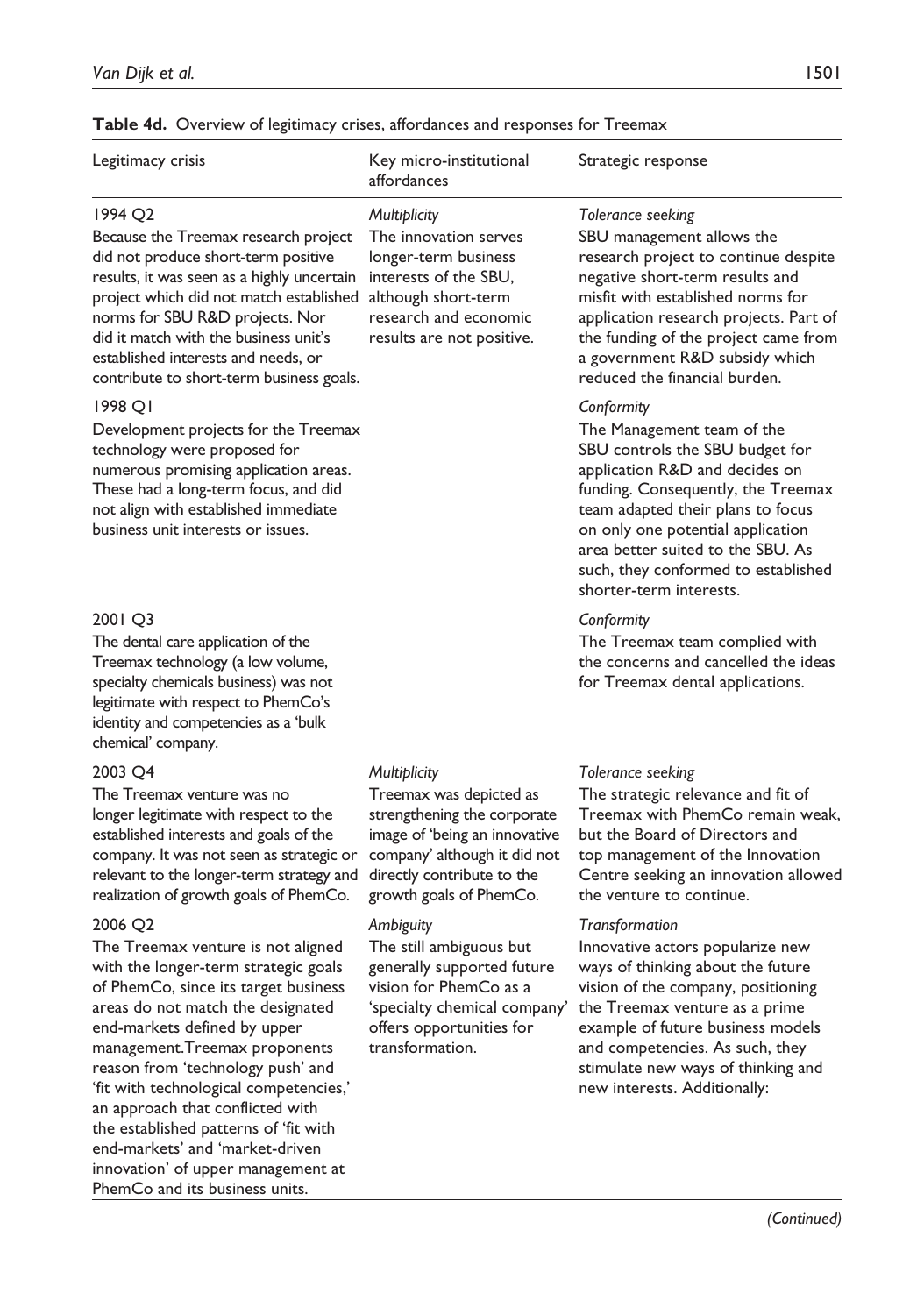| Legitimacy crisis | Key micro-institutional<br>affordances | Strategic response                                                                                                                                                                                                                                                                                                                                                                                           |
|-------------------|----------------------------------------|--------------------------------------------------------------------------------------------------------------------------------------------------------------------------------------------------------------------------------------------------------------------------------------------------------------------------------------------------------------------------------------------------------------|
|                   |                                        | Conformity<br>The Board of Directors of PhemCo<br>pushed the Treemax team to<br>align their plans better. The Board<br>had decision-making power and<br>controlled the budgets for new<br>strategic initiatives. Consequently,<br>the Treemax team adapted their<br>business plans to improve alignment<br>with the established and designated<br>end-markets of PhemCo and their<br>typical customer needs. |

#### **Table 4d.** (Continued)

**Table 4e.** Overview of legitimacy crises, affordances and responses for Reflactone/Reflactix

| Legitimacy crisis                                                                                                                                                                                                                                                                                                                                               | Key micro-institutional<br>affordances                                                                                                                                                                                                   | Strategic response                                                                                                                                                                                                                                                                                                                                                     |
|-----------------------------------------------------------------------------------------------------------------------------------------------------------------------------------------------------------------------------------------------------------------------------------------------------------------------------------------------------------------|------------------------------------------------------------------------------------------------------------------------------------------------------------------------------------------------------------------------------------------|------------------------------------------------------------------------------------------------------------------------------------------------------------------------------------------------------------------------------------------------------------------------------------------------------------------------------------------------------------------------|
| 2002 Q4<br>The project on anti-reflective<br>coatings was illegitimate with<br>respect to the established<br>interests of a business unit<br>focused on safeguarding their<br>position in their current<br>business under stress.                                                                                                                               | Heterogeneity<br>At Phemco multiple product<br>divisions and business units were<br>present and relevant to Reflactone.<br>Phemco also has a dedicated<br>Venturing & Business Development<br>unit and a Shared Research Unit.           | Selection<br>Search for alternative internal<br>sponsors. After reframing and<br>broadening the innovative idea's<br>scope and aims (repositioning<br>it as a technology platform with<br>many different application areas),<br>it matched well with the interests<br>of the Venture and Business<br>Development unit, who agreed to<br>sponsor the project.           |
| 2003 Q3<br>One of the applications of the<br>technology ('Reflactone') was<br>not legitimate with respect<br>to the established interests of<br>PhemCo because it offered high<br>risks, little growth opportunity<br>and few synergies with<br>established businesses.                                                                                         |                                                                                                                                                                                                                                          | Conformity<br>After extensive analysis of the<br>business potential of Reflactone<br>in the electronic display market,<br>the innovators agreed to meet<br>the interests and concerns of the<br>Board of PhemCo and licensed<br>Reflactone out to a former<br>technology partner.                                                                                      |
| 2005 Q4<br>The Reflactix application<br>(selling glass with anti-reflective<br>coating) was not legitimate with<br>respect to PhemCo's identity of<br>a 'chemicals' company. Reflactix<br>did not match with established<br>interests of existing business<br>units of PhemCo. It has little fit<br>and low synergy with existing<br>businesses of the company. | Multiplicity<br>Reflactix strengthens the<br>corporate image of 'being an<br>innovative company' although<br>it does not fit with existing<br>businesses of PhemCo. Moreover,<br>the innovation might become<br>strategic in the future. | Tolerance seeking<br>Although Reflactix remained<br>'strange' with respect to<br>established views of PhemCo's<br>identity, and had little synergy and<br>fit with established businesses,<br>upper management decided to<br>allow the innovation to continue.<br>Low investments were needed<br>to set up the pilot plant and the<br>potential rewards could be high. |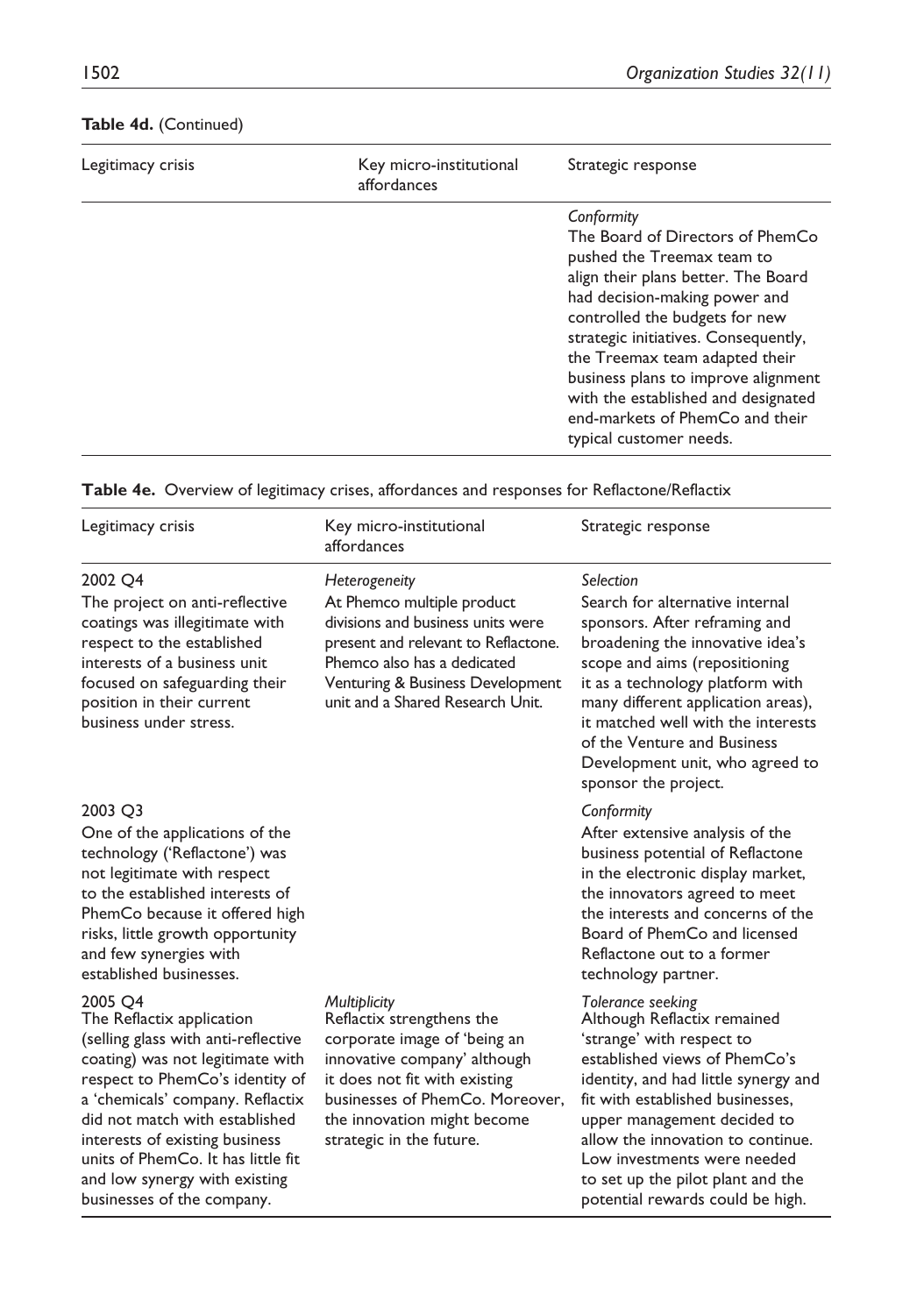espoused strategic goal, to move from bulk chemicals to specialty chemicals, favored more innovative, tailored products with higher profit margins. However, the Board was vague about what 'becoming a specialty chemical company' actually meant. The Treemax team showcased Treemax as an exemplar of specialty chemicals, a novel business model offering new revenue streams. The Treemax team embedded new perspectives and redefined interests into the existing micro-institutional logic to legitimize their radical innovation ideas. This response can be characterized as a transformation strategy.

Treemax business developer Sheridan described the circumstances that enabled a transformation strategy, emphasizing the role of ambiguity, as follows:

So you can't escape the question how to proceed in the future? What is its *raison d'ètre*, why should we do it? The business model is that we have a product-technology platform and we should bring it to the market. And then we see clear examples in the industry that do just that, and those are the specialty polymer companies. And we have as an ambition to realize that for PhemCo in the next five or ten years. We see the Treemax technology as a valuable component in this process ... And PhemCo has stated in its 2005 and 2010 strategy that we want to be a specialty company. Well, what does that mean? And we are currently shaping and filling this in. Because these are not precise directives from the top, no, these are just broad guidelines in the end …. Slowly people start to realize that a specialty business consists of connecting and combining smaller clusters of revenues of product/market combinations in a very smart way … instead of what we are used to do in the coal and mining business, or petrochemical business, or the nylon business.

Sheridan's comments articulate a new vision of PhemCo as a specialty chemical company, making concrete an idea that was previously vague and unspecific, although supported by dominant groups and mentioned in PhemCo's formal strategic plans and goals. The open-ended *ambiguity* of PhemCo's vision enabled innovators to portray Treemax and functional polymers as exemplary templates for becoming a specialty chemicals company, thereby redefining PhemCo's future in terms of Treemax capabilities.

Ambiguity enabled the Treemax team to transform institutionalized visions, redefining an accepted idea by linking it to their radical innovation, to significantly augment their venture's legitimacy. Widely shared but loosely defined ideas about organizational identity and established strategic roles allowed innovators to translate the notion of 'a specialty chemicals company' into Treemax's situation, to offer alternative institutional models, and initiate transformation. The meaning of prevailing institutional interests, norms and beliefs was vague, implicit and open to multiple interpretations – in other words, ambiguous (March & Olsen, 1976). Such ambiguity affords innovating agents opportunities to influence established micro-institutional structures and logics to the benefit of radical innovation ideas.

### *Micro-institutional affordances and selection*

A major legitimacy crisis affecting the Reflactone innovation project, pursued by the Shared Research Unit of PhemCo, illustrates the selection strategy to seek more favorable oases within a heterogeneous institutional setting. PhemCo Unotech SBU sponsored a research project that identified interesting growth opportunities for Reflactone. However, an economic downturn in Unotech's primary business led to elimination of all activities not directly contributing to immediate survival, and Reflactone's mismatch with both established interests and immediate urgencies of the business unit generated a legitimacy crisis in 2002.

In response, the director of the Shared Research Unit, Dr. Maddox, actively searched for new sponsors within PhemCo. He found a backer in the director of PhemCo's Venturing and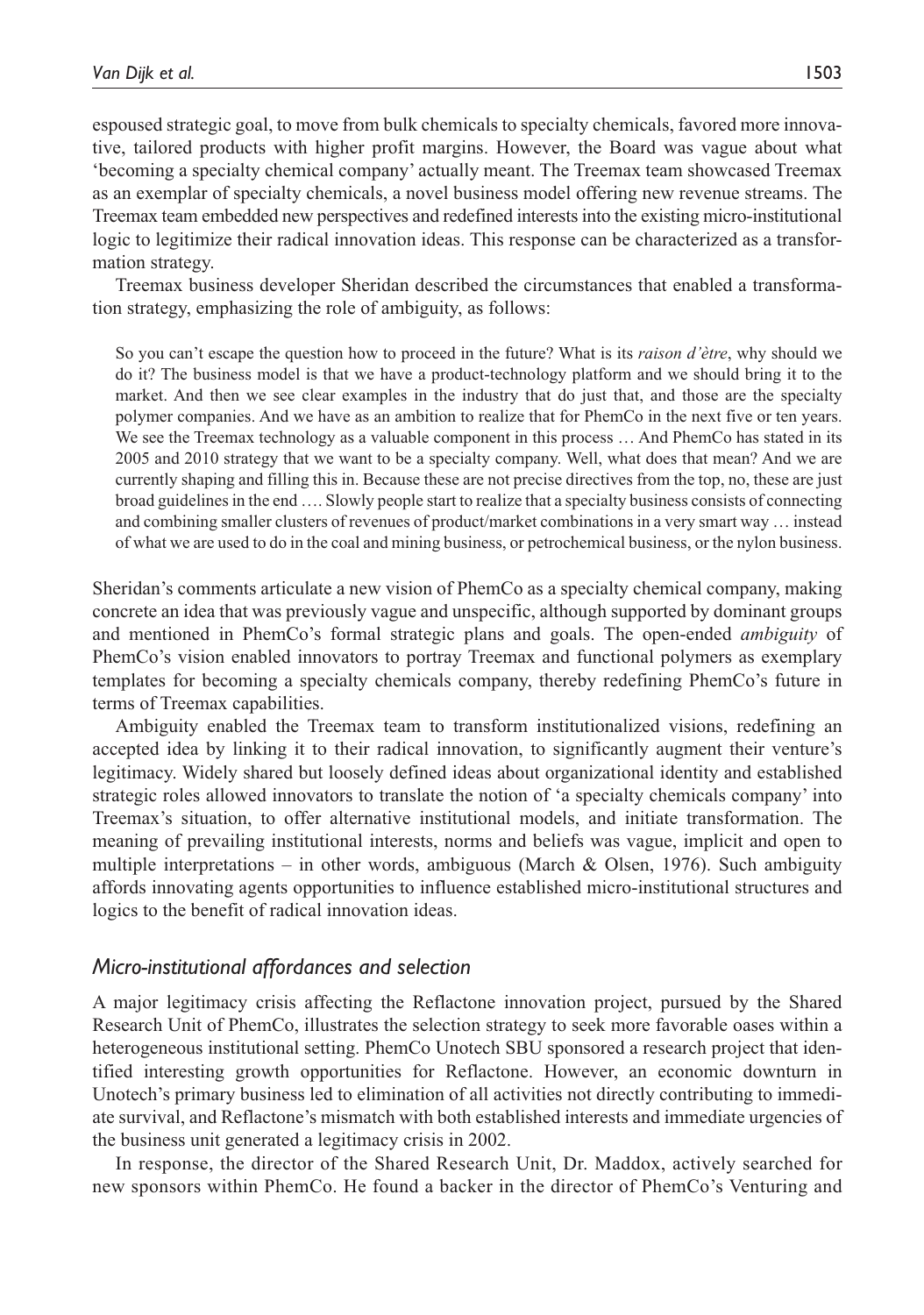Business Development Group (V&BD), Mr. Steinbach, who saw Reflactone as a very promising potential contributor to a specialty chemicals future. However, Steinbach was not willing to fund the project's initially limited focus on anti-reflective coatings for display applications. When Maddox explained that Reflactone could support all kinds of functional coating systems with many different properties and potential applications, some closely related to existing PhemCo businesses, this broader focus matched very well with the ambitions of Steinbach and the V&BD group. Maddox's search for new sponsors within PhemCo is an example of a selection strategy.

A closer look reveals characteristics of the micro-institutional context and the innovators' positions that enabled a selection strategy. Maddox, director of the Shared Research Unit (SRU), enjoyed easy access to a variety of organizational groups. As Steinbach noted:

It has been a quest for supporters and funds by Maddox and the people who believed in this technology. They wanted to find someone who understands what they are doing and who has access to funds. And that's how they found me. And I must say, I can get along very well with Maddox. We agree on a lot of things… And he is a great guy, a real gentleman, who really has a vision and is determined.

As director of SRU, Maddox was responsible for most research activities within PhemCo (both contract research for the different business units and exploratory research projects), so he maintained working relationships with all SRU research groups, with development groups at the product divisions and business units, with management teams of the business units, and with the corporate planning staff as well as the PhemCo Innovation Centre, representing an array of multiple and diverse potential sponsors. The existence of diverse groups and networks within an organization supports selection strategies: PhemCo business units operate in very different industries and deploy distinctive technology platforms, each with their own experiences and identities (e.g., Unotech's Coatings and Resins, and the Performance Materials SBU, as well as the SRU). PhemCo even has a specific business unit (the V&BD group) supporting novel business and technology initiatives. This multitude of organizational groups sustained differentiated (and partly idiosyncratic) sets of micro-institutionalized interests, norms and beliefs, offering innovating actors many alternative sponsors to select.

## *Micro-institutional affordances and tolerance seeking*

Tolerance-seeking strategies amount to finding a niche of benign neglect where progress can continue despite a legitimacy crisis. The Reflactone innovators encountered a further legitimacy crisis when, at a later stage, they proposed a novel business model, an example illuminating the dynamics of micro-institutional circumstances and innovators' actions to maneuver their radical innovation into a tolerant pocket of their micro-institutional system.

After the Reflactone research team developed an anti-reflective coating system for glass, they advocated commercialization by PhemCo applying the anti-reflective coating on pre-manufactured glass themselves. This approach was expected to increase profit margins significantly, compared to selling or licensing out the anti-reflective coating. However, this would be a completely new business model for PhemCo, moving the company up the value chain in a new business and new market, based on a novel technology. In 2005 this resulted in a conflict between different views of organizational identity and a poor fit with existing interests of PhemCo's established business. As Dr. Hyneman, a business developer, noted: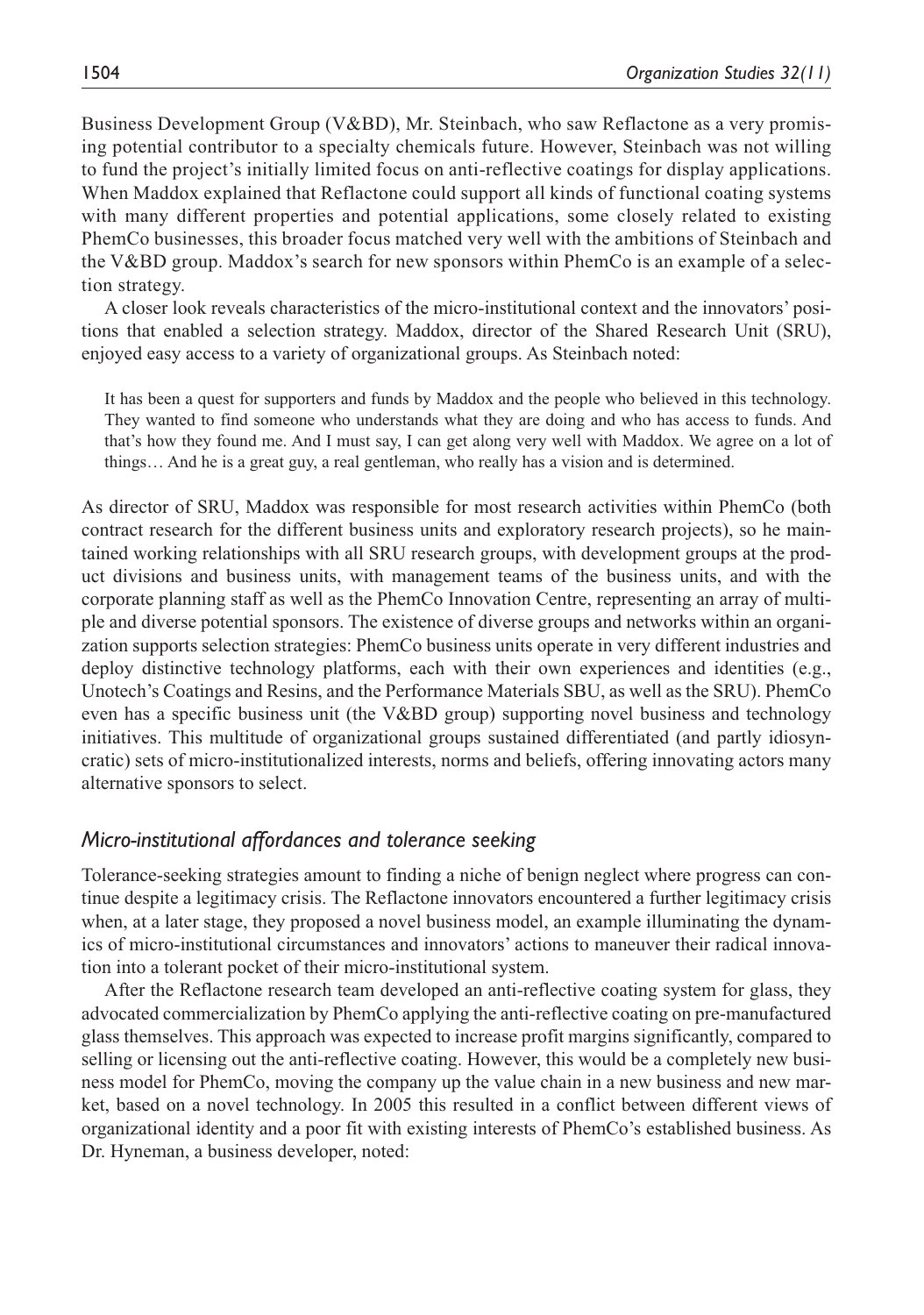PhemCo is not used to this type of business. It is very strange that a chemical company would handle glass now. That is something weird.

The idea of selling glass conflicted with the established view of what PhemCo as a chemical company is and does, its organizational identity. Since PhemCo's established businesses centered on producing and selling chemical raw materials (e.g., coatings) in business-to-business markets, the new business model was perceived to be a strategic misfit, with limited synergy with PhemCo's established businesses.

People at PhemCo and the Innovation Centre still considered selling glass a misfit with the established corporate identity, and major doubts about this strategic extension remained. The Innovation Centre management ultimately allowed the Reflactone team to proceed, despite the unresolved legitimacy crisis however, since both the Centre and the Board also wanted to demonstrate PhemCo's ability to innovate beyond its established footprint. We characterize this response as a tolerance seeking strategy, where innovating actors appeal to mixed institutionalized interests and beliefs, even though their course of action is not fully legitimate within the prevailing microinstitutional logic.

The *multiplicity* of micro-institutional interests and beliefs supported the innovators' toleranceseeking strategy. Reflactone's project leader described it as follows:

There are two reasons for [letting the Reflactone team continue with their plans] I think … The first one that I am pretty sure about is that PhemCo's history of successfully commercializing its own technology in new markets is fairly limited. In the last 20 years, if you look at the new products in performance materials I can think of two or three … So, three new products in 20 years. So there is a real commitment of top management to show to our investors that we are capable of doing new stuff.

Despite the conflict, top management was eager to demonstrate PhemCo's innovation capability to its shareholders. Thus, different goals and beliefs coexisted (and competed) within the same micro-institutional logic. Innovators can exploit this *multiplicity* to shift preferences, altering the hierarchy of established goals and beliefs to favor innovation. Here, illegitimate actions are allowed to continue because innovation can be advocated in view of long-term goals, albeit at the expense of short-term consistency. Actors representing the mainstream micro-institutional logic can reasonably conclude that full consistency with some important established interests and beliefs would contradict others. Innovating agents can appeal to this multiplicity, encouraging institutional actors to trade off different interests or rank them differently, justifying tolerance of (partly) illegitimate actions.

## *Enacting affordances and selecting responses*

The previous sections explained how strategic responses are enabled by enacting particular types of micro-institutional affordances. Tables 4a to 4e display two intriguing phenomena that call for further explanation. First, multiple strategic responses were used at different moments within a single innovation trajectory, but there is no apparent pattern in the sequence of strategies over time. Second, this variety of strategic responses is even larger within the same organization: all strategic responses were observed at PhemCo, and all responses, except seeking tolerance, were found at OmegaSys. But why did those involved in different radical innovation projects in the same company, or even within the same project, enact their micro-institutional environment in such different ways?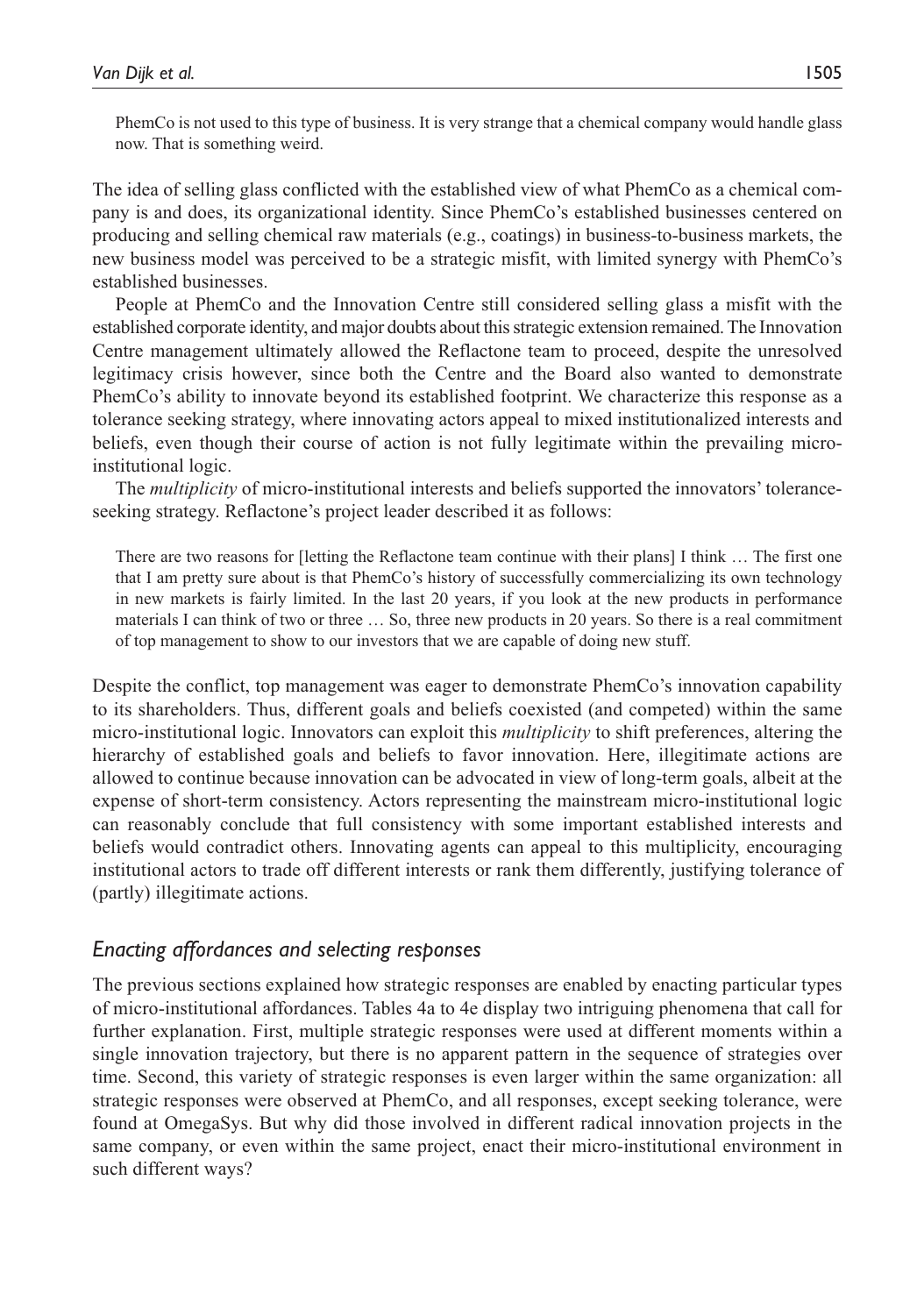First, affordances are content-specific and must be enacted in strategic responses; they are not causal drivers nor generically available resources for any issue of legitimacy. Ambiguity, heterogeneity and multiplicity arise from specific institutionalized norms and beliefs that may be relevant for one legitimacy crisis, but not for another. Moreover, actors must perceive these affordances and envision their potential relevance to enact them. This relevance may differ from legitimacy crisis to legitimacy crises because rather distinct crises emerged over time, exhibiting the unpredictable nature of innovation journeys (see Van de Ven, Polley, Garud, & Venkataraman, 1999). For example, the DaXo project at OmegaSys resolved its first four legitimacy crises through transformation responses, exploiting different ambiguities, some of which were purposefully created. Developing a competency in 'biochemistry' was illegitimate within OmegaSys as an 'electronics' firm, so innovating actors ambiguated this organizational identity, by pointing out how other 'electronics' firms were blurring those boundaries. In another crisis, Omega's 'imaging company' identity was constraining, so the novel and still ambiguous concept of the 'total care cycle' was used to initiate transformation. Thus, ambiguity may concern different aspects of the micro-institutional environment; a particular ambiguity does not pertain to every legitimacy crises. For the last legitimacy crises faced by DaXo, no ambiguity or any other affordance could be exploited, and a conformity response was chosen instead. An intrinsic connection between affordances and responses needs to be crafted for every crisis in each innovation trajectory.

Second, enactment of affordances and selection of responses also depend on *innovation characteristics*, including resource impact, scope and radicalness. These characteristics may be purposefully adjusted to enable seeking tolerance, selection or conformity responses; a successful transformation strategy most often preserved the original radical innovation ideas. Relatively *low resource impact* of a radical innovation encourages innovating actors to seek (and institutional actors to grant) institutional tolerance, because resources need not be withdrawn from other initiatives. Although Treemax had little fit with established interests and strategy of PhemCo, the innovation team resolved their fourth legitimacy crisis by appealing to the multiplicity of established interests to seek tolerance and by cutting back the required budget for Treemax considerably. As Dr. Sheridan, general manager of Treemax, stated:

So if you want to know how I solved it? By disappearing under the blanket and putting down the performance. Just trim down and show them that we are right. And what happened is that we went back from 10 to about three employees… and we have proven something in only one market segment during that year, and the rest we kept alive, literally.

Low resource impact favors innovators' use of multiplicity to seek tolerance because it does not force trade-offs against other projects. Resource impact is partially adjustable; innovators can reduce resource impact to expand opportunities for tolerance within a micro-institutional regime.

Further, a radical innovation's *scope* is related to its potential appeal: narrowly construed innovations will appeal to fewer constituencies, while more broadly defined innovations potentially interest more institutional sponsors. Consequently, the apparent heterogeneity accessible to innovators to overcome a legitimacy crisis depends on the scope of the innovation itself. Sometimes innovators must reframe their radical innovation idea to highlight its match with alternative, more diverse institutional subgroups' interests. Steinbach mentioned this response in one of the interviews on Reflactone:

There was some kind of dream that if we, as a specialty company of the future, could put very thin layers on all kinds of materials so that you could still see through the material, and that we could also add unique properties to it, then we are doing the right thing for the new PhemCo. And then I said I want to fund this research from the Venturing and Business Development group, because I really think this is an opportunity…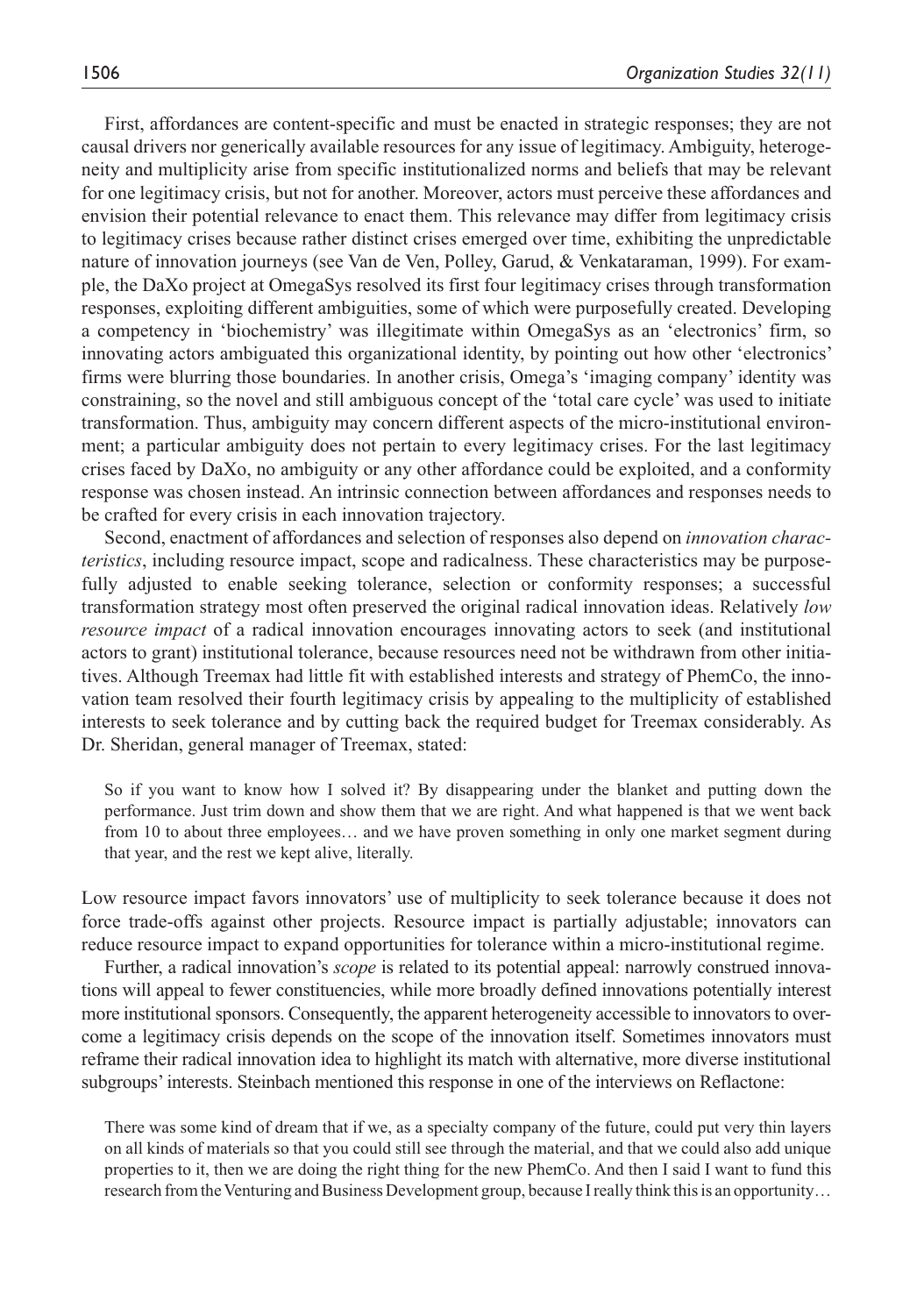and I see this much broader than only anti-reflection. … [the ideas to broaden the scope] existed already. Also Maddox had thought extensively about it. But you know that when you work in a large company, you should not come up with too fuzzy concepts, because these usually don't stand a chance. But you have to keep them at hand, so that you can play that card at the right moment.

Broadening Reflactone's scope into multiple application areas aligned it with the V&BD unit's interests; a more narrowly focused application *scope* clearly held appeal for fewer institutional subgroups.

Finally, some strategic responses adapt the *radicalness* of an innovation. In particular, conformity responses required that plans and ideas were adapted to better match established logics and structures. None of the conformity responses that were observed abandoned the project altogether; instead they changed ideas into something less radical than initially envisioned, to enable innovators to continue with some of their innovative ideas. Omega Design developed the Icon concept to include design solutions and technologies at room, department and hospital levels to improve patients' experiences throughout the whole healthcare process. Because Icon's multimode approach transgressed traditional boundaries of MR and CT systems, it did not make sense to the OmegaSys business units, nor did Icon fit into any of their existing systems. The resulting legitimacy crisis, in 2005, threatened the further development of Icon, because SBUs were not willing to fund this project. Failing to convince the division marketing management to create a new organizational group for department- and hospital-level Icon solutions, Omega designers eventually decided to accommodate to the existing interests and boundary definitions of the SBUs. They focused on developing discrete Icon options for the MR suite and for the CT suite, abandoning multilevel Icon solutions that targeted other customer groups and decision makers in hospitals. Thus, Icon's innovators adapted their ideas to the established logic and structures, overcoming their legitimacy crisis by conformity. As long as the innovation is not compromised too much, conformity also supports the larger institutional frame, in return for legitimacy and support from established institutional groups.

Third, the enactment of affordances is facilitated by the *social position* of innovating actors (see Battilana, 2006), and their *social skills* (see Fligstein, 1997). Some actors see what others cannot; some communicate better than others; others still are better in maneuvering in political space or develop better ideas to adapt their innovation. Some of the differences in responses between (and within) projects in the same firm can be explained by differences in the social positions of the innovating actors involved in those projects. The Treemax team had a *boundary spanning position* within PhemCo that rendered them more aware and critical of ambiguity. As a relatively independent venture unit (supported by PhemCo's Innovation Centre), innovators were loosely coupled to the rest of the PhemCo organization, and active in a novel business field. Thus, the Treemax team was more receptive to alternative opportunities than insiders wedded to PhemCo's prior businesses. Similarly, exploiting heterogeneity of an institutional system to find alternative sponsors is easier for innovating agents occupying boundary-spanning positions, who are exposed to multiple subgroups and have extensive networks providing access to alternative viewpoints and information (Tushman & Scanlan, 1981).

The difference between the response to the second and third Zapim legitimacy crises can be explained by the *power* of an internal sponsor, who had come to support the project in the meantime. The second legitimacy crisis was resolved by a conformity strategy, while the third legitimacy crisis was overcome by a selection response. During the second crisis, the innovation team working on the Zapim technology lobbied for support from the SBU MRI for which they normally work. The small innovation team, a young project leader and two senior scientists relatively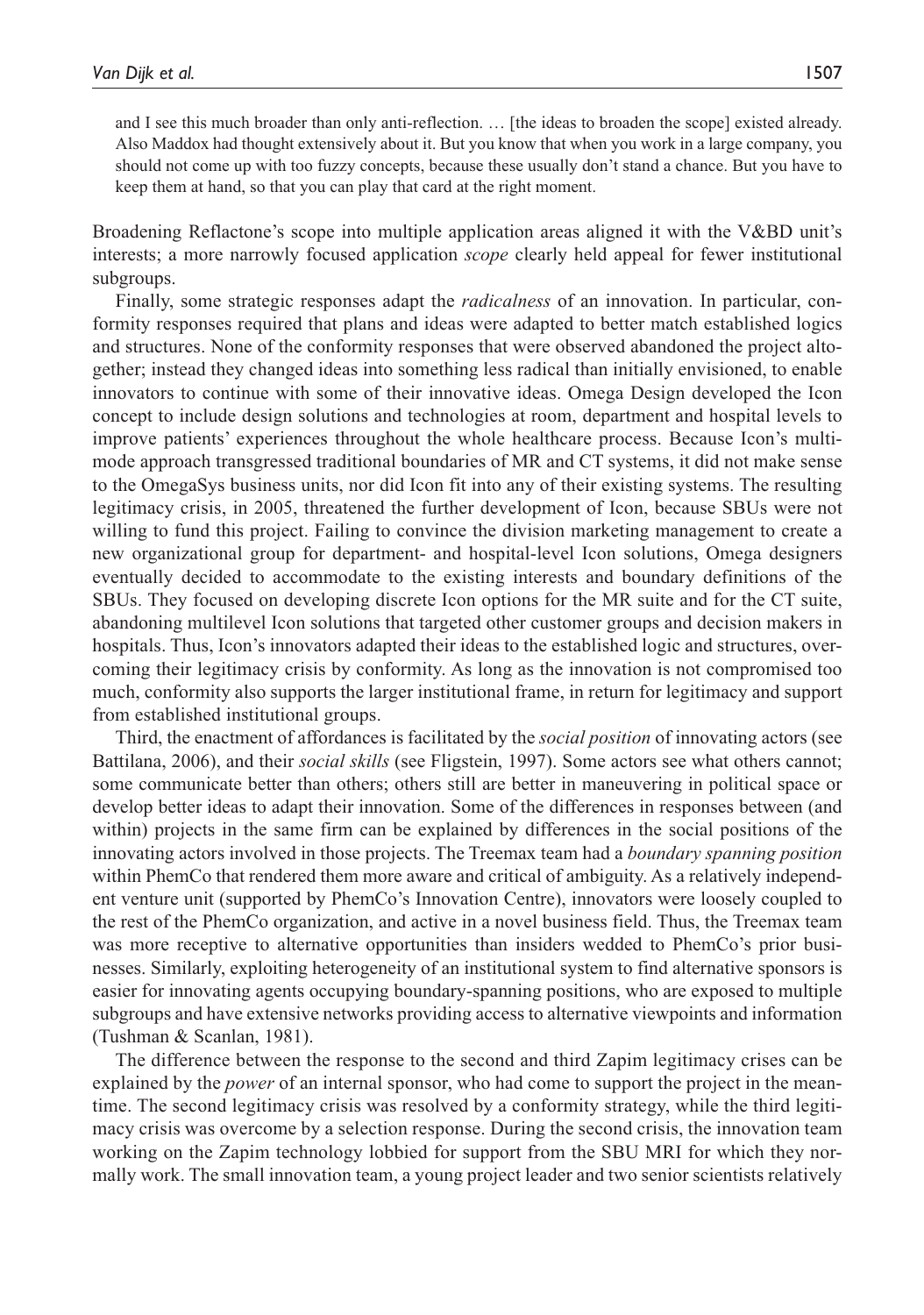new to the company, was unable to gain support from the MRI SBU, but their limited organizational network offered few options. By the time of the third legitimacy crisis, the head of their research department supported Zapim and leveraged his good connections with both the CTO Office of OmegaSys and within Omega Research itself for alternative sources of funding and organizational support.

Every enactment of an affordance to enable a strategic response to a legitimacy crisis is a *situated accomplishment*, crafting an intricate connection between what is at stake in the legitimacy crises and the specific content of the affordance. This accomplishment involves shaping innovation characteristics and depends on innovating actors' social positions and skills. As a consequence, different affordances are enacted and different responses are pursued to overcome legitimacy crises, even within the same project or the same organization.

## **Discussion and Conclusion**

Established institutional logics and structures are relatively stable over time and exert constraining effects on innovating agents, but they also provide potential resources to overcome legitimacy problems associated with radical innovation. Vermeulen et al. (2007) found that regulatory, normative and cultural-cognitive forces combined into distinct institutional templates that were either conducive or inhibitive to incremental service innovations; and Dougherty and Heller (1994) observed how radical innovations were at odds with existing institutional templates. But we find that the institutional forces that render radical innovation as illegitimate, at the same time offer affordances that can be exploited to advance actions not initially countenanced as legitimate. Our empirical findings on such micro-institutional affordances explain why and how a variety of strategic responses to overcome legitimacy crises can arise within a single microinstitutional system.

First of all, our findings offer a differentiated perspective on conditions that may be exploited in strategic responses to legitimacy crises. Our analysis of strategic responses confirms the insight from institutional theory that institutional forces push innovating actors toward *conformity* (Scott, 2001). A central tenet of our findings, however, is that heterogeneity, multiplicity and ambiguity afford alternative paths for those pioneering radical innovations. A *heterogeneous* institutional context provides an array of differentiated institutionalized groups, for some of whom the radical innovation idea may be more legitimate, thus enabling a *selection* strategy. The *multiplicity* of institutional interests, norms and beliefs constitutes an array of conflicting demands, enabling innovating actors to appeal to those demands best corresponding to their radical innovation and *seek tolerance* for its lack of correspondence with other institutional demands. *Ambiguity* of microinstitutional interests, norms and beliefs offers innovating agents opportunities to propagate novel interpretations, *transforming* the institutional system to favor the innovation. Other scholars have used a range of related concepts (e.g., Battilana & d'Aunno, 2009; Hargrave & Van de Ven, 2009) but without explicitly differentiating them. Thus, we provide a more comprehensive and differentiated perspective on conditions for agency within institutional systems. Moreover, whereas the institutional literature has identified conditions that support agency in general (e.g., Battilana & d'Aunno, 2009), we identify connections between specific affordances and distinct strategies to overcome pressures toward stability. These connections should not be interpreted as deterministic or causal links between affordance and response, but rather are both part of a dynamic process of reflection and action triggered by a legitimacy crisis. Neither are these connections exclusive; we have identified the strongest links between affordances and strategies, but more than one affordance can be enacted and elements of more than one type of strategy may be combined or deployed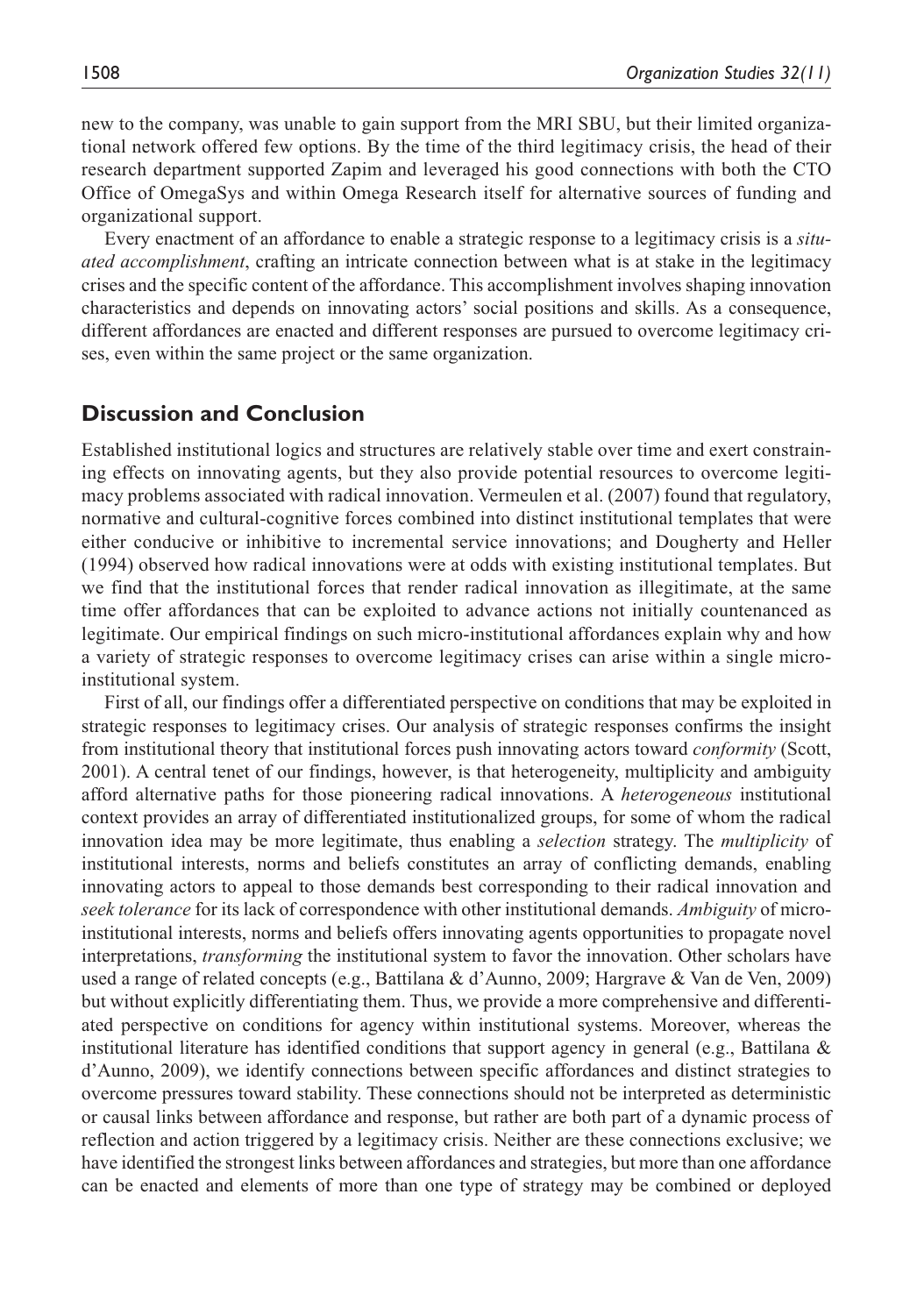consecutively during an interactive and iterative process. The response to the last legitimacy crisis of Treemax, for example, showed how transformation and conformity were combined.

Second, our findings contribute to an enhanced understanding of embedded agency as called for in recent publications (Lawrence et al., 2009). Whereas the institutional entrepreneurship literature has been criticized for over-voluntaristic assumptions regarding agency (Battilana et al., 2009), our analysis shows that innovating actors were not 'disembedded heroes,' but highly contextualized actors. Building upon the structurationist concepts of duality of structure and reflexivity, we argue instead that actors' agency was enabled by their embeddedness. Ambiguity, heterogeneity and multiplicity are properties of structure as a medium of action, while strategic responses also (re)produce or change this structure. Each of these affordances enables a broader repertoire of actions: ambiguity offers multiple interpretations to draw upon; heterogeneity offers multiple constituents to appeal to; and multiplicity offers multiple beliefs and norms with potentially contrasting implications. The embeddedness of innovating actors allows them to exploit these affordances to generate action alternatives. These findings illustrate that institutionally embedded agency has generative potential.

Further, we find that affordances are enacted by embedded agents with reflexive capabilities (Giddens, 1984). Micro-institutional affordances are not exogenous or inert, exerting causal influence over social agents, but instead properties of the micro-institutional system as enacted by reflexive actors, and thus endogenous to the process of responding to legitimacy crises. Legitimacy crises trigger reflexivity because they force actors to reflect upon the situation of their innovation activities in the institutional environment. The experience of inconsistency in institutional elements may further trigger reflexivity (see Seo & Creed, 2002; Suddaby & Greenwood, 2005). This reflexivity, in turn, is critical because innovating actors must envision the opportunities offered by conditions of their institutional context, and be aware of implications for their innovation activities and purposefully adjust them. Moreover, they may construe conditions that afford continuation of their innovation activities by ambiguating institutionalized norms and beliefs; by emphasizing multiplicity to seek tolerance, or by selecting heterogeneity relevant for the innovation issues at stake. Reflexivity is thus endogenous to the processes of embedded agency in the face of a legitimacy crisis, because reflexivity is triggered by such a crisis but is also a necessary condition to craft a situated response to it.

The connections between strategic responses and micro-institutional affordances uncovered in our study are likely to depend on the aspirations of actors. Actors in our study were primarily concerned with continuing their radical innovation trajectory. For them, heterogeneity offered opportunities to select a corner of the institutional context more supportive of their innovation. Yet, in other studies, the presence of competing demands from multiple institutional constituents has been presented as a dilemma to be overcome (see Jarzabkowski et al., 2009; Reay & Hinings, 2009). Similarly, whereas Oliver (1991) argued that environmental uncertainty stimulates organizations to conform to established institutional logics, our findings suggest that ambiguity provides opportunities for transformation. Innovating actors do not seek to avoid uncertainty, but rather to identify and exploit it in order to proceed with their innovation. Thus, the role of the affordances identified in our study may depend on the objectives of the actors involved. This suggests that one way forward for recent work on the repertoire of institutional work (Battilana & d'Aunno, 2009; Lawrence et al., 2009) is to examine how alternative objectives affect how embedded agents can exploit affordances.

Finally, our findings raise challenging issues for the management of innovation. Can institutional templates ever be as supportive for radical innovation as Vermeulen et al. (2007) found for incremental service innovation? The radical projects investigated were embedded in experienced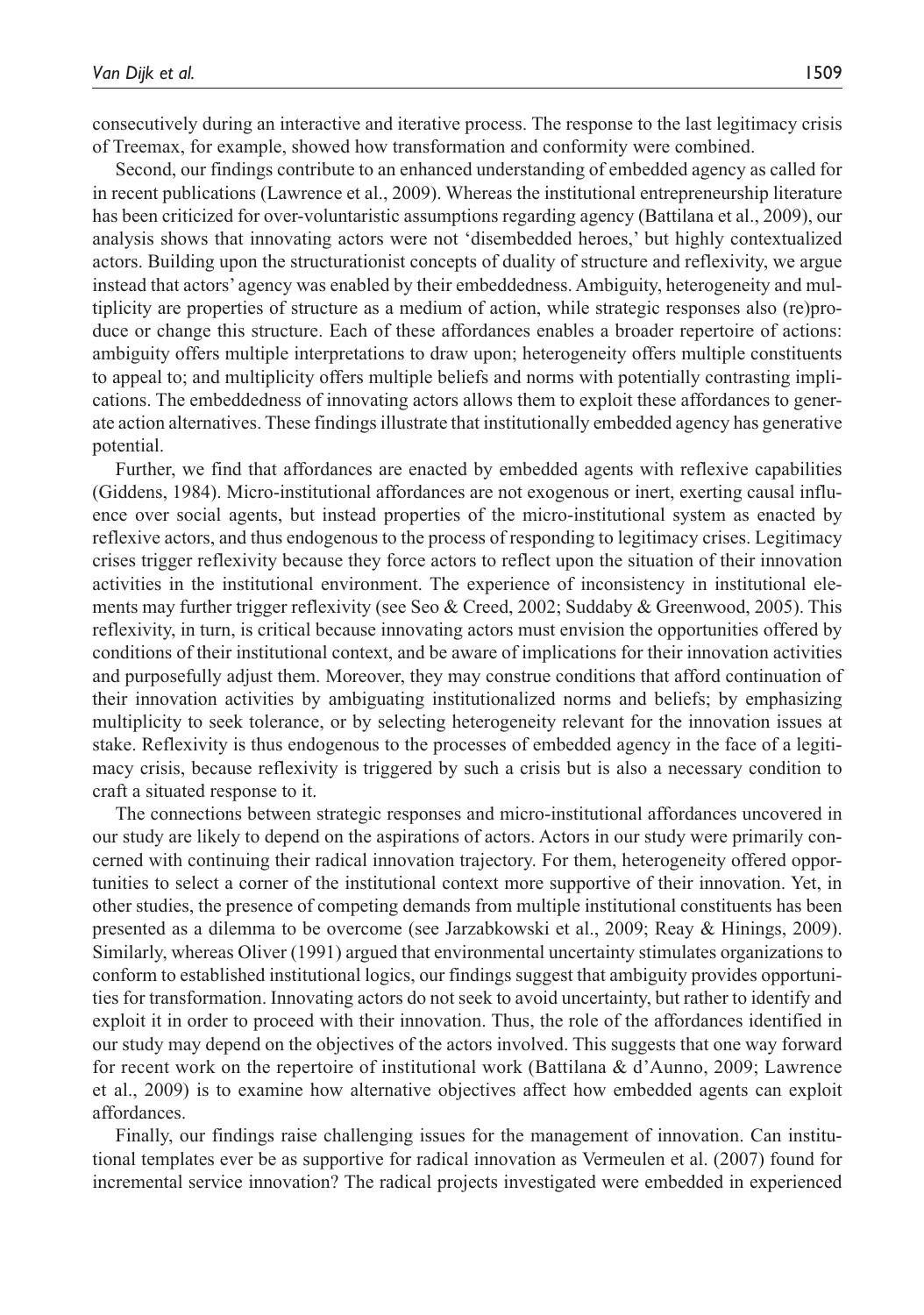organizations with espoused commitment to radical innovation and dedicated organizational structures; yet these projects faced threats because they did not fit with widely shared beliefs, norms and interests. This suggests that structures can only be part of the solution to enable radical innovation, to be complemented by the agency of innovating actors. Novel concepts proposed in innovation management literature, such as ambidextrous organizations that separate exploratory innovation and exploitation of current businesses (Tushman & O'Reilly, 1996), may be beneficial by creating heterogeneity and ambiguity, but agency is essential to enact and leverage such affordances and make innovation happen.

A limitation of this study is that it is largely retrospective, which may limit the accuracy and completeness of data, in particular on reflective processes from the early phases of the innovation histories. Real-time investigation of radical innovation trajectories may extend the present study by exploring how strategic responses are crafted over time and interact with the interpretation and re-interpretation of micro-institutional affordances. Another limitation that calls for further research is that we only examined projects and instances where legitimacy crises were overcome to uncover how successful strategic responses were possible (see Mohr, 1982). Future research on failed projects and unsuccessful attempts to overcome legitimacy crises may provide complementary theoretical insight. Moreover, future research may also revisit incremental innovation to examine whether similar dynamics may be found in case incremental innovation runs into legitimacy crises.

The central question in our study has been how does radical technological innovation take place successfully within established institutional systems. Our findings show that existing institutional structures may pose constraints to radical innovation projects, even within organizations experienced in innovation. Although the search for more effective structures should not be discouraged, our findings point at the complementary and vital role of human agency in the pursuit of radical innovation. Moreover, this paper showed how embedded agency is possible because of affordances within institutional structures. Thus, this paper extends institutional theory toward a microinstitutional perspective on radical innovation, providing a robust explanation of both institutional stability and radical change.

#### **Acknowledgements**

We thank Senior Editor Ayse Saka-Helmhout and three anonymous reviewers for their constructive feedback and guidance throughout the review process. We are grateful to Raghu Garud, Patrick Vermeulen and seminar participants at Tilburg University and Leuven University for comments and input at various stages in the development of this paper. Finally we thank the interviewees for giving generously of their time.

#### **Note**

1. For reasons of confidentiality and non-disclosure, names of companies, innovations and actors have been anonymized.

#### **References**

- Aldrich, H., & Fiol, M. (1994). Fools rush in? The institutional context of industry creation. *Academy of Management Review, 19,* 645–669.
- Barley, S., & Tolbert, P. (1997). Institutionalization and structuration: Studying the links between action and institution. *Organization Studies, 18,* 93–117.
- Battilana, J. (2006). Agency and institutions: The enabling role of individuals' social position. *Organization, 13,* 653–676.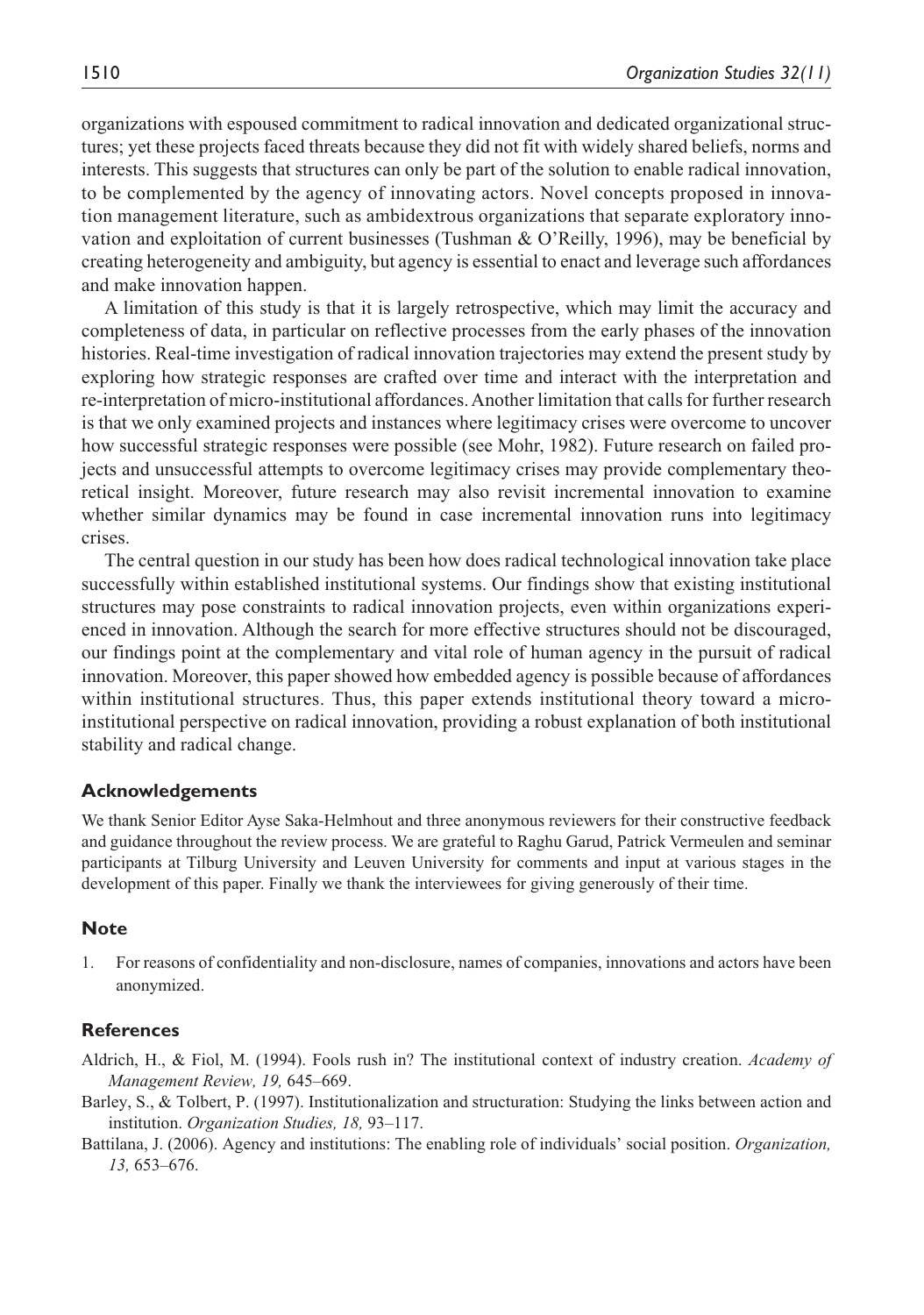- Battilana, J., & d'Aunno, T. (2009). Institutional work and the paradox of embedded agency. In T. B. Lawrence, R. Suddaby, & B. Leca (Eds.), *Institutional work: Actors and agency in institutional studies of organizations* (pp. 31–58). Cambridge: Cambridge University Press.
- Battilana, J., Leca, B., & Boxenbaum, E. (2009). How actors change institutions: Towards a theory of institutional entrepreneurship. *Academy of Management Annals, 3,* 65–107.
- Christensen, C. (1993). The rigid disk drive industry: A history of commercial and technological turbulence. *Business History Review, 67,* 531–588.
- De Rond, M. (2003). *Strategic alliances as social facts: Business, biotechnology and intellectual history*. Cambridge: Cambridge University Press.
- DiMaggio, P. (1988). Interest and agency in institutional theory. In L. G. Zucker (Ed.), *Institutional patterns and organizations* (pp. 3–22). Cambridge, MA: Ballinger.
- Dorado, S. (2005). Institutional entrepreneurship, partaking and convening. *Organization Studies, 26,* 385–414.
- Dougherty, D. (1992). Interpretive barriers to successful product innovation in large firms. *Organization Science, 3,* 179–202.
- Dougherty, D., & Heller, T. (1994). The illegitimacy of successful product innovation in established firms. *Organization Science, 5,* 200–218.
- Eisenhardt, K. (1989). Building theories from case study research. *Academy of Management Review, 14,* 532–550.
- Elsbach, K., & Sutton, R. (1992). Acquiring organizational legitimacy through illegitimate actions: A marriage of institutional and impression management theories. *Academy of Management Journal, 35,* 699– 738.
- Elsbach, K. (2002). Intraorganizational institutions. In J. A. C. Baum (Ed.), *Companion to organizations* (pp. 37–57). Oxford: Blackwell.
- Emirbayer, M., & Mische, A. (1998). What is agency? *American Journal of Sociology, 103,* 962–1023.
- Fligstein, N. (1997). Social skill and institutional theory. *American Behavioral Scientist, 40,* 397–406.
- Garud, R., & Rappa, M. (1994). A socio-cognitive model of technology evolution: The case of cochlear implants. *Organization Science, 5,* 344–362.
- Garud, R., Hardy, C., & Maguire, S. (2007). Institutional entrepreneurship as embedded agency: An introduction to the special issue. *Organization Studies, 28,* 957–969.
- Gatignon, H., Tushman, M., Smith, W., & Anderson, P. (2002). A structural approach to assessing innovation: Construct development of innovation locus, type, and characteristics. *Management Science, 48,* 1103–1122.
- Gibson, J. (1979). *The ecological approach to visual perception*. Boston, MA: Houghton Mifflin.
- Giddens, A. (1984). *The constitution of society*. Berkeley, CA: University of California Press.
- Glaser, B., & Strauss, A. (1967). *The discovery of grounded theory: Strategies for qualitative research*. Chicago, IL: Aldine.
- Greenwood, R., Magán Díaz, A., Li, S.X., & Lorente, J.C. (2010). The multiplicity of institutional logics and the heterogeneity of organizational responses. *Organization Science, 21,* 521–539.
- Hardy, C., & Phillips, N. (1999). No joking matter: Discursive struggle in the Canadian refugee system. *Organization Studies, 20,* 1–24.
- Hargrave, T. J., & Van de Ven, A. H. (2009). Institutional work as the creative embrace of contradiction. In T. B. Lawrence, R. Suddaby, & B. Leca (Eds.), *Institutional work: Actors and agency in institutional studies of organizations* (pp. 120–140). Cambridge: Cambridge University Press.
- Holm, P. (1995). The dynamics of institutionalization: Transformation processes in Norwegian fisheries. *Administrative Science Quarterly, 40,* 398–422.
- Huber, G. P., & Power, D. J. (1985). Retrospective reports of strategic-level managers: Guidelines for increasing their accuracy. *Strategic Management Journal, 6,* 171–180.
- Jarzabkowski, P., Matthiesen, J., & Van de Ven, A. H. (2009). Doing which work? A practice approach to institutional pluralism. In T. B. Lawrence, R. Suddaby, & B. Leca (Eds.), *Institutional work: Actors and agency in institutional studies of organizations* (pp. 284–316). Cambridge: Cambridge University Press.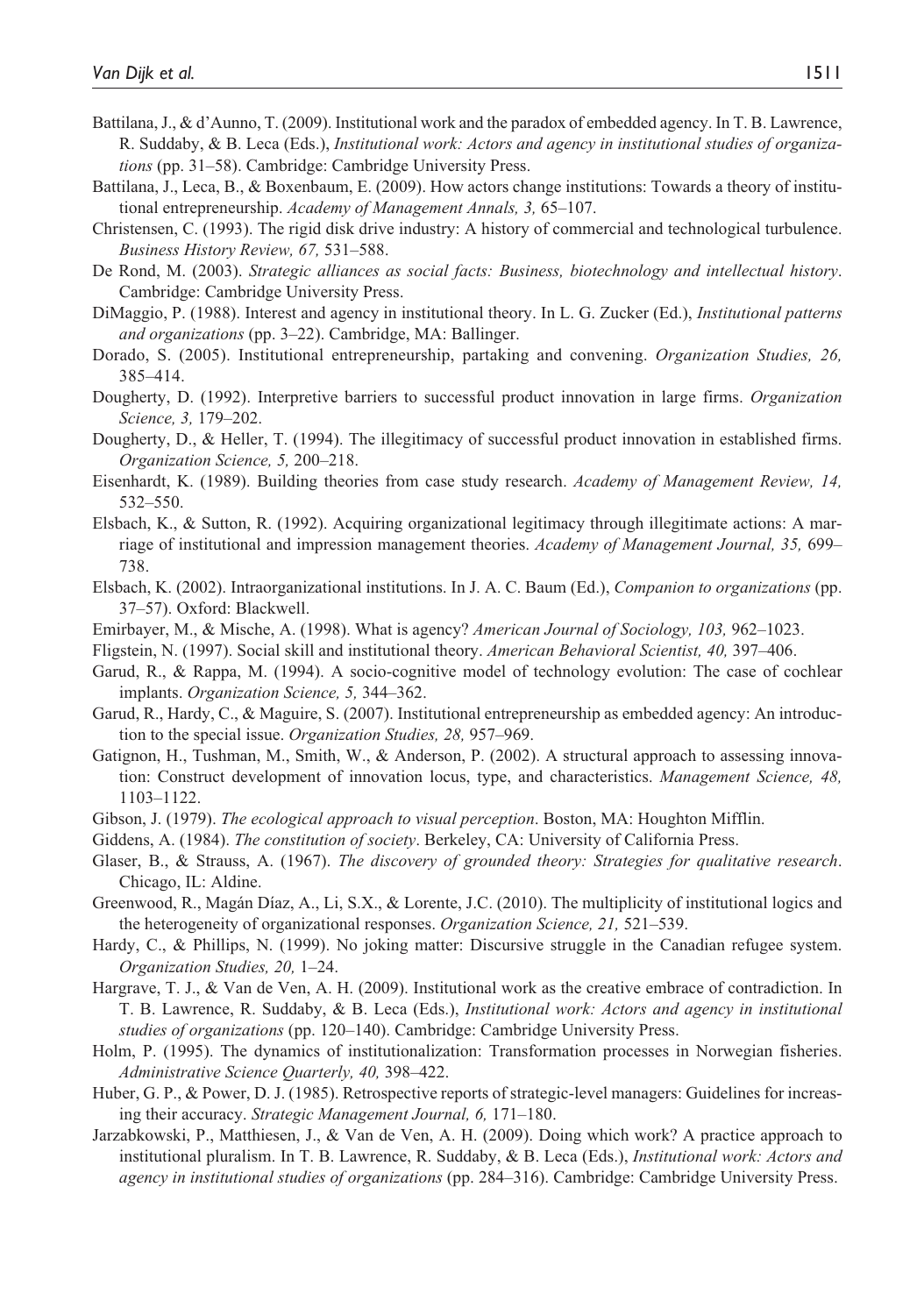- Jick, T. (1979). Mixing qualitative and quantitative methods: Triangulation in action. *Administrative Science Quarterly, 24,* 602–611.
- Langley, A. (1999). Strategies for theorizing from process data. *Academy of Management Review, 24,*  691–710.
- Lawrence, T., Suddaby, R., & Leca, B. (2009). Introduction: Theorizing and studying institutional work. In T. B. Lawrence, R. Suddaby, & B. Leca (Eds.), *Institutional work: Actors and agency in institutional studies of organizations* (pp. 1–27). Cambridge: Cambridge University Press.
- Leifer, R., McDermott, C., O'Connor, G., Peters, L., Rice, M., & Veryzer, R. (2000). *Radical innovation: How mature companies can outsmart upstarts*. Boston, MA: Harvard Business School Press.
- Lincoln, Y., & Guba, E. (1985). *Naturalistic inquiry*. London: Sage.
- Locke, K. (2001). *Grounded theory in management research*. London: Sage Publications.
- Lounsbury, M., & Glynn, M. A. (2001). Cultural entrepreneurship: Stories, legitimacy, and the acquisition of resources. *Strategic Management Journal, 22,* 545–564.
- Maguire, S., Hardy, C., & Lawrence, T. (2004). Institutional entrepreneurship in emerging fields: HIV/AIDS treatment advocacy in Canada. *Academy of Management Journal, 47,* 657–679.
- March, J., & Olsen, J. (1976). *Ambiguity and choice in organizations*. Bergen: Universitetsforlaget.
- Marquis, C., & Lounsbury, M. (2007). Vive la résistance: Competing logics in the consolidation of community banking. *Academy of Management Journal, 50,* 799–820.
- Mohr, L.B. (1982). *Explaining organizational behavior*. San Francisco, CA: Jossey-Bass.
- Ocasio, W. (1997). Towards an attention-based view of the firm. *Strategic Management Journal, 18,* 187–206.
- Oliver, C. (1991). Strategic responses to institutional processes. *Academy of Management Review, 16,* 145–179.
- Pettigrew, A. (1990). Longitudinal field research on change: Theory and practice. *Organization Science, 1,*  267–292.
- Reay, T., & Hinings, C. R. (2009). Managing the rivalry of competing institutional logics. *Organization Studies, 30,* 629–652.
- Scott, W. R. (2001). *Institutions and organizations*, 2nd edition. Thousand Oaks, CA: Sage.
- Selznick, P. (1957). *Leadership in administration: A sociological interpretation*. Evanston, IL: Row & Peterson.
- Seo, M. G., & Creed, W. E. D. (2002) Institutional contradictions, praxis, and institutional change: A dialectical perspective. *Academy of Management Review,*27, 222–247.
- Strauss, A. (1987). *Qualitative analysis for social scientists*. Cambridge: Cambridge University Press.
- Strauss, A., & Corbin, J. (1998). *Basics of qualitative research: Techniques and procedures for developing grounded theory*, 2nd edition. Thousand Oaks, CA: Sage.
- Suchman, M. (1995). Managing legitimacy: Strategic and institutional approaches. *Academy of Management Review, 20,* 571–610.
- Suddaby, R., & Greenwood, R. (2005). Rhetorical strategies of legitimacy. *Administrative Science Quarterly, 50,* 35–67.
- Townley, B. (2002). The role of competing rationalities in institutional change. *Academy of Management Journal, 45,* 163–179.
- Tripsas, M., & Gavetti, G. (2000). Capabilities, cognition, and inertia: Evidence from digital imaging. *Strategic Management Journal, 21,* 1147–1161.
- Tushman, M., & O'Reilly, C. (1996). Ambidextrous organizations: Managing evolutionary and revolutionary change. *California Management Review, 38,* 8–30.
- Tushman, M., & Scanlan, T. (1981). Boundary spanning individuals: Their role in information transfer and their antecedents. *Academy of Management Journal, 24,* 289–305.
- Vaughan, D. (1992). Theory elaboration: The heuristics of case analysis. In C. Ragin, & H. S. Becker (Eds.), *What is a case? Exploring the foundations of social inquiry* (pp. 173–202). Cambridge: Cambridge University Press.
- Van de Ven, A. H., Polley, D. E., Garud, R., & Venkataraman, S. (1999). *The innovation journey*. Oxford: Oxford University Press.